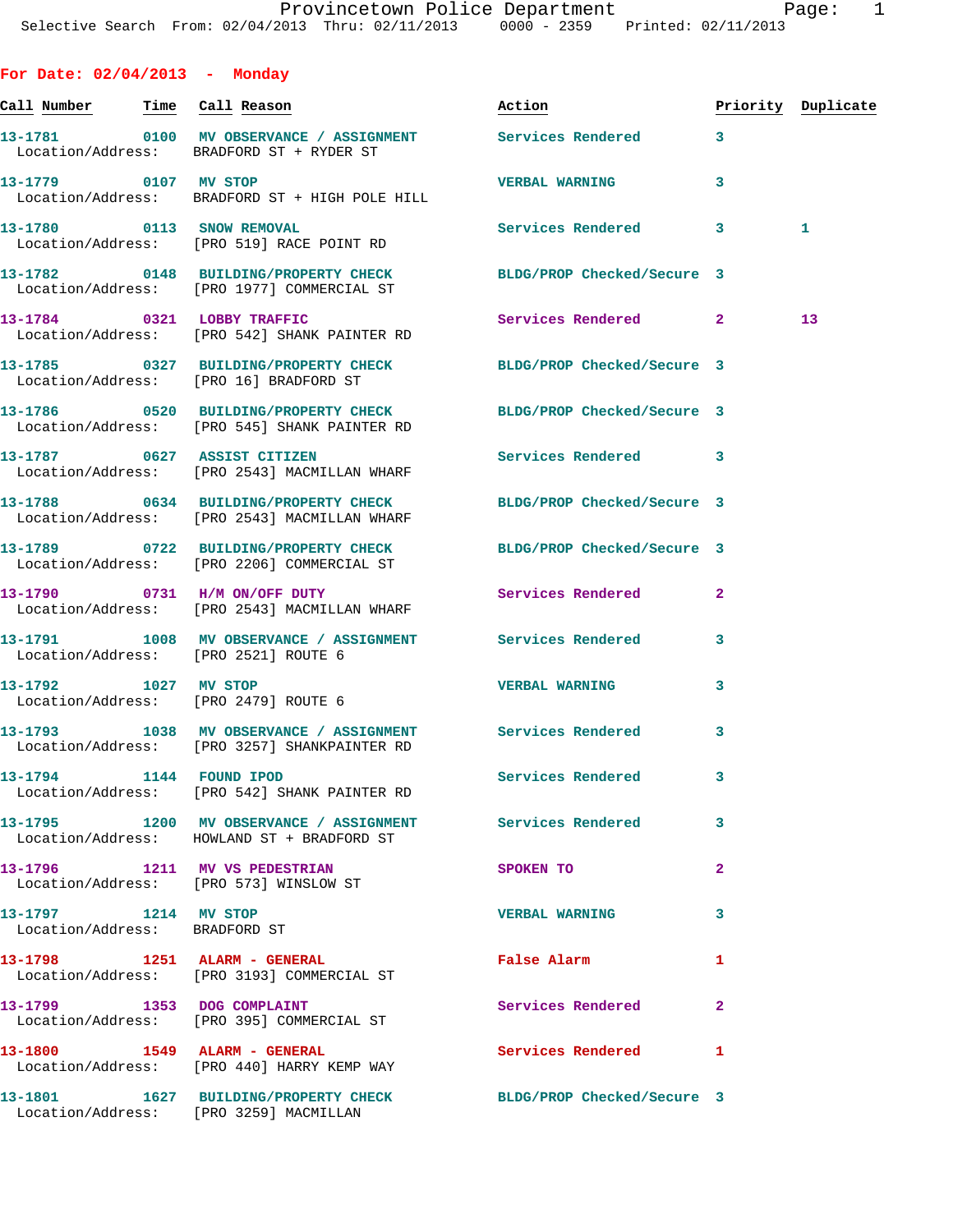|                                  | Provincetown Police Department<br>Selective Search From: $02/04/2013$ Thru: $02/11/2013$ 0000 - 2359 Printed: 02/11/2013 |                     | $\overline{2}$<br>Paqe: |
|----------------------------------|--------------------------------------------------------------------------------------------------------------------------|---------------------|-------------------------|
| 13-1802 1642 MV STOP             | Location/Address: [PRO 396] COMMERCIAL ST                                                                                | VERBAL WARNING 3    |                         |
|                                  | 13-1803 1730 BUILDING/PROPERTY CHECK BLDG/PROP Checked/Secure 3<br>Location/Address: [PRO 564] BAYBERRY                  |                     |                         |
|                                  | 13-1804 1836 BUILDING/PROPERTY CHECK BLDG/PROP Checked/Secure 3<br>Location/Address: [PRO 2206] COMMERCIAL ST            |                     |                         |
|                                  | 13-1805 1936 BUILDING/PROPERTY CHECK BLDG/PROP Checked/Secure 3<br>Location/Address: [PRO 519] RACE POINT RD             |                     |                         |
|                                  | 13-1806 1953 ALARM - GENERAL<br>Location/Address: [PRO 444] HIGH POLE HILL                                               | Services Rendered 1 |                         |
|                                  | 13-1807 2053 BUILDING/PROPERTY CHECK BLDG/PROP Checked/Secure 3<br>Location/Address: [PRO 306] COMMERCIAL ST             |                     |                         |
|                                  | 13-1808 2212 MV OBSERVANCE / ASSIGNMENT Services Rendered 3<br>Location/Address: [PRO 106] COMMERCIAL ST                 |                     |                         |
|                                  | 13-1809 2327 MV OBSERVANCE / ASSIGNMENT Services Rendered 3<br>Location/Address: BRADFORD ST + STANDISH ST               |                     |                         |
|                                  | 13-1810 2333 BUILDING/PROPERTY CHECK BLDG/PROP Checked/Secure 3<br>Location/Address: [PRO 2483] COMMERCIAL ST            |                     |                         |
|                                  | 13-1811 2337 MV OBSERVANCE / ASSIGNMENT No Action Required 3<br>Location/Address: [PRO 2521] ROUTE 6                     |                     |                         |
|                                  | 13-1812 2338 MV OBSERVANCE / ASSIGNMENT Services Rendered 3<br>Location/Address: [PRO 106] COMMERCIAL ST                 |                     |                         |
| For Date: $02/05/2013$ - Tuesday |                                                                                                                          |                     |                         |
|                                  | 13-1813 0010 BUILDING/PROPERTY CHECK Services Rendered 3<br>Location/Address: [PRO 391] COMMERCIAL ST                    |                     |                         |
|                                  | 13-1814 0026 MV OBSERVANCE / ASSIGNMENT Services Rendered 3                                                              |                     |                         |

 Location/Address: [PRO 2513] ROUTE 6 **13-1815 0030 MV STOP Citation/Warning Issued 3**  Location/Address: ROUTE 6 + CONWELL ST **13-1816 0223 BUILDING/PROPERTY CHECK BLDG/PROP Checked/Secure 3**  Location/Address: [PRO 1638] COMMERCIAL ST **13-1817 0410 BUILDING/PROPERTY CHECK BLDG/PROP Checked/Secure 3**  Location/Address: [PRO 545] SHANKPAINTER RD **13-1818 0529 BUILDING/PROPERTY CHECK Services Rendered 3** 

**13-1819 0557 LOBBY TRAFFIC Services Rendered 2 20**  Location/Address: [PRO 542] SHANK PAINTER RD **13-1820 0613 BUILDING/PROPERTY CHECK BLDG/PROP Checked/Secure 3**  Location/Address: [PRO 16] BRADFORD ST

**13-1821 0719 FOX SIGHTING GONE ON ARRIVAL 2**  Location/Address: [PRO 638] COMMERCIAL ST

**13-1822 0732 H/M ON/OFF DUTY Services Rendered 2**  Location/Address: [PRO 2543] MACMILLAN WHARF

**13-1823 0735 MV OBSERVANCE / ASSIGNMENT Services Rendered 3**  Location/Address: [PRO 3440] ROUTE 6

Location/Address: [PRO 521] ROUTE 6

Location/Address: [PRO 2500] COMMERCIAL ST

**13-1824 0755 BUILDING/PROPERTY CHECK BLDG/PROP Checked/Secure 3**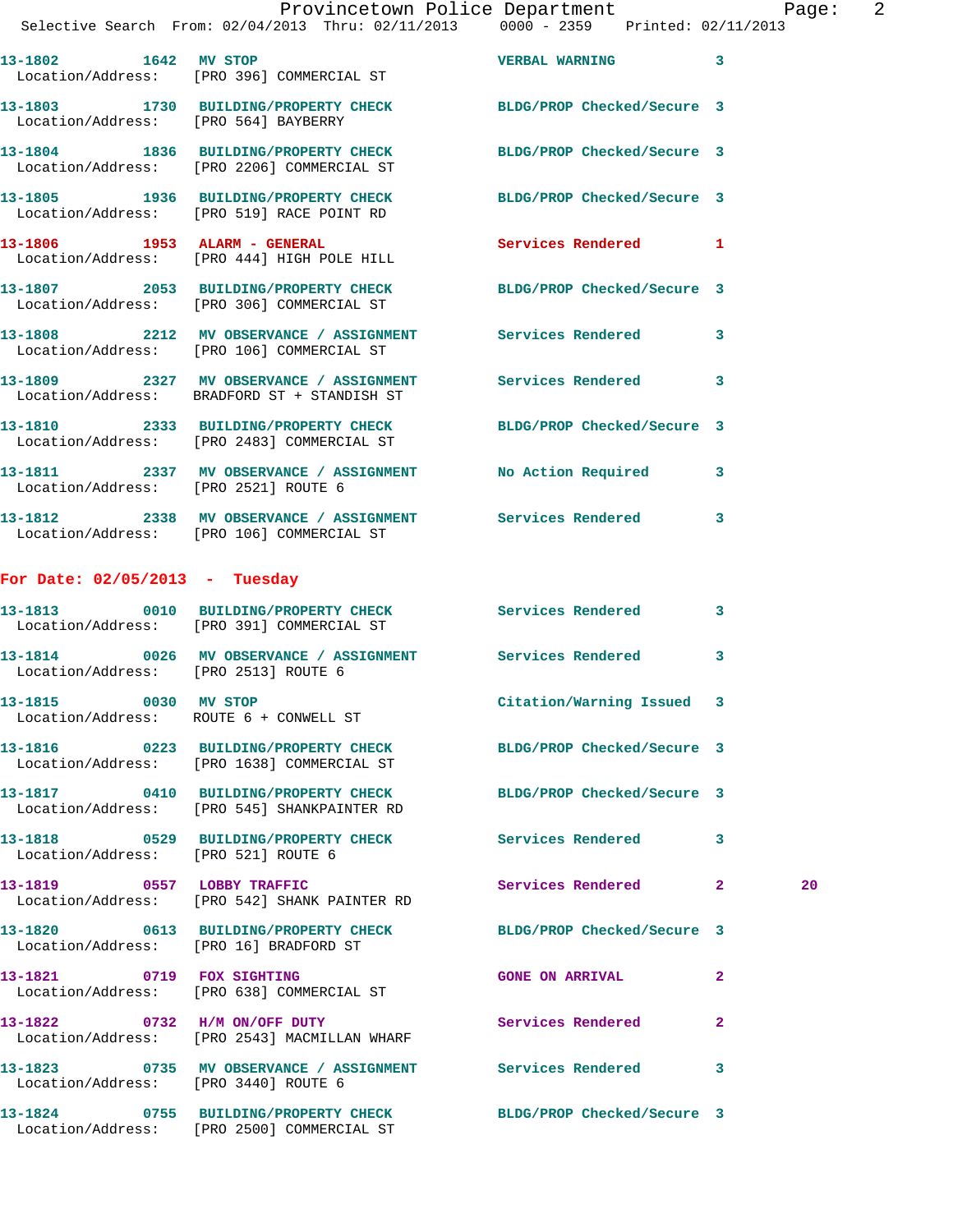|                                                              | 13-1825 0759 ALARM - GENERAL<br>Location/Address: [PRO 444] HIGH POLE HILL                                      | <b>False Alarm</b>                               | $\mathbf{1}$            |
|--------------------------------------------------------------|-----------------------------------------------------------------------------------------------------------------|--------------------------------------------------|-------------------------|
| 13-1826 0827 MV DISABLED                                     | Location/Address: [PRO 2227] BRADFORD ST                                                                        | <b>Services Rendered</b>                         | $\overline{2}$          |
|                                                              | 13-1827 0832 MISSING TIGER CAT<br>Location/Address: [PRO 1514] BRADFORD ST                                      | Services Rendered                                | $\overline{\mathbf{2}}$ |
|                                                              | 13-1828 0935 SPRINKLER SYSTEM TESTING<br>Location/Address: [PRO 1564] CONWELL ST                                | <b>Services Rendered</b> 1                       |                         |
|                                                              | 13-1829 0940 BUILDING/PROPERTY CHECK<br>Location/Address: [PRO 3317] CEMETERY RD                                | BLDG/PROP Checked/Secure 3                       |                         |
| 13-1830 1030 ALARM - FIRE                                    | Location/Address: [PRO 80] CARVER ST                                                                            | False Alarm                                      | $\blacksquare$          |
| Location/Address: [PRO 571] ALDEN ST                         | 13-1831 1110 BUILDING/PROPERTY CHECK BLDG/PROP Checked/Secure 3                                                 |                                                  |                         |
|                                                              | 13-1832 1133 PARKING COMPLAINT / GENERAL Citation/Warning Issued 3<br>Location/Address: [PRO 3456] RYDER ST EXT |                                                  |                         |
| 13-1833 1141 PET PANTRY<br>Location/Address: SHANKPAINTER RD |                                                                                                                 | <b>Services Rendered</b>                         | $\mathbf{2}$            |
| 13-1834 1146 911 GENERAL                                     | Location/Address: [PRO 515] RACE POINT RD                                                                       | Services Rendered                                | 1                       |
|                                                              | 13-1835 1217 LOST WALLET<br>Location/Address: [PRO 542] SHANK PAINTER RD                                        | Services Rendered 3                              |                         |
| Location/Address: [PRO 3287] ROUTE 6                         | 13-1836 1242 BUILDING/PROPERTY CHECK                                                                            | BLDG/PROP Checked/Secure 3                       |                         |
|                                                              | 13-1837 1258 BUILDING/PROPERTY CHECK<br>Location/Address: [PRO 2206] COMMERCIAL ST                              | BLDG/PROP Checked/Secure 3                       |                         |
| 13-1838 1302 NOISE COMPLAINT                                 | Location/Address: [PRO 3128] CONWELL ST                                                                         | No Action Required<br>$\overline{\phantom{a}}$ 3 |                         |
| 13-1839 1312 SHED FIRE                                       | Location/Address: [PRO 939] FRANKLIN ST                                                                         | Services Rendered 1                              |                         |
| 13-1840   1350 MV STOP                                       | Location/Address: HARRY KEMP WAY + CONWELL ST                                                                   | <b>VERBAL WARNING</b>                            | 3                       |
| 13-1841 1357 FOLLOW UP                                       | Location/Address: [PRO 3222] ALDEN ST                                                                           | Services Rendered                                | $\mathbf{2}$            |
|                                                              | 13-1843 1523 MEDICAL EMERGENCY<br>Location/Address: [PRO 544] SHANK PAINTER RD                                  | Transported to Hospital 1                        |                         |
| 13-1845 1634 MV STOP                                         | Location/Address: BRADFORD ST + BREWSTER ST                                                                     | <b>VERBAL WARNING</b>                            | 3                       |
|                                                              | 13-1846 1750 BUILDING/PROPERTY CHECK<br>Location/Address: [PRO 530] SHANKPAINTER RD                             | Services Rendered 3                              |                         |
|                                                              | 13-1847 1808 MV OBSERVANCE / ASSIGNMENT Services Rendered<br>Location/Address: [PRO 105] COMMERCIAL ST          |                                                  | $\mathbf{3}$            |
| 13-1848 1813 MV STOP                                         | Location/Address: BRADFORD ST + WINTHROP ST                                                                     | <b>VERBAL WARNING</b>                            | 3                       |
| 13-1849 1823 MV STOP<br>Location/Address: [PRO 2521] ROUTE 6 |                                                                                                                 | <b>VERBAL WARNING</b>                            | 3                       |
|                                                              | 13-1850 1907 BUILDING/PROPERTY CHECK BLDG/PROP Checked/Secure 3                                                 |                                                  |                         |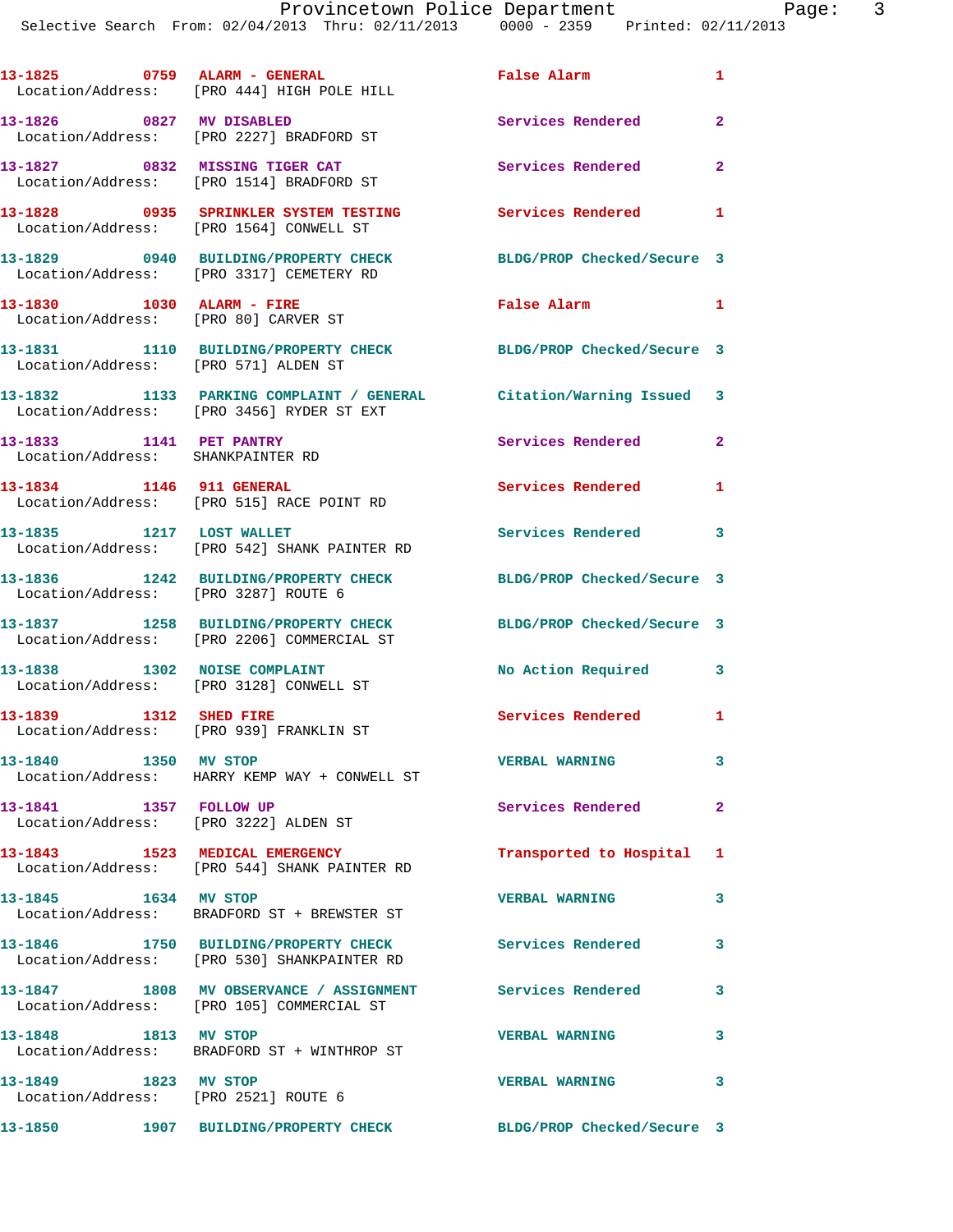|                                                         | Provincetown Police Department Page: 4<br>Selective Search From: 02/04/2013 Thru: 02/11/2013 0000 - 2359 Printed: 02/11/2013 |                           |                         |                 |
|---------------------------------------------------------|------------------------------------------------------------------------------------------------------------------------------|---------------------------|-------------------------|-----------------|
|                                                         | Location/Address: [PRO 1638] COMMERCIAL ST                                                                                   |                           |                         |                 |
|                                                         | 13-1851 1907 ASSIST CITIZEN<br>Location/Address: [PRO 1895] BRADFORD ST                                                      | Services Rendered 3       |                         |                 |
|                                                         | 13-1852 1922 BUILDING/PROPERTY CHECK Services Rendered<br>Location/Address: [PRO 519] RACE POINT RD                          |                           | 3                       |                 |
| 13-1853 1938 MV COMPLAINT<br>Location/Address: RYDER ST |                                                                                                                              | Citation/Warning Issued 2 |                         |                 |
|                                                         | 13-1854 2045 BUILDING/PROPERTY CHECK Services Rendered<br>Location/Address: [PRO 3030] TIN PAN ALLEY RD                      |                           | 3                       |                 |
| 13-1855 2056 MV STOP                                    | Location/Address: [PRO 2391] BRADFORD ST                                                                                     | <b>VERBAL WARNING</b>     | 3                       |                 |
|                                                         | 13-1856 2108 BUILDING/PROPERTY CHECK<br>Location/Address: [PRO 182] COMMERCIAL ST                                            | Services Rendered 3       |                         |                 |
| 13-1857 2205 SNOW                                       | Location/Address: [PRO 542] SHANK PAINTER RD                                                                                 | Services Rendered         | 3                       |                 |
|                                                         | 13-1858 2321 BUILDING/PROPERTY CHECK Services Rendered<br>Location/Address: [PRO 391] COMMERCIAL ST                          |                           | $\overline{\mathbf{3}}$ |                 |
|                                                         | 13-1859 2331 BUILDING/PROPERTY CHECK BLDG/PROP Checked/Secure 3<br>Location/Address: [PRO 306] COMMERCIAL ST                 |                           |                         |                 |
|                                                         | 13-1860 2337 BUILDING/PROPERTY CHECK Services Rendered 3<br>Location/Address: [PRO 2483] COMMERCIAL ST                       |                           |                         |                 |
| For Date: $02/06/2013$ - Wednesday                      |                                                                                                                              |                           |                         |                 |
|                                                         | 13-1861 0003 MV OBSERVANCE / ASSIGNMENT Services Rendered 3<br>Location/Address: [PRO 391] COMMERCIAL ST                     |                           |                         |                 |
|                                                         | 13-1862 0008 BUILDING/PROPERTY CHECK BLDG/PROP Checked/Secure 3<br>Location/Address: [PRO 1778] SHANKPAINTER RD              |                           |                         |                 |
|                                                         | 13-1863 0138 MV OBSERVANCE / ASSIGNMENT Services Rendered 3<br>Location/Address: [PRO 106] COMMERCIAL ST                     |                           |                         |                 |
|                                                         | 13-1864 0201 GENERAL INFO                                                                                                    | No Action Required        | 3                       |                 |
|                                                         | 13-1865 0248 BUILDING/PROPERTY CHECK Services Rendered<br>Location/Address: [PRO 5649] BAYBERRY                              |                           | 3                       |                 |
|                                                         | 13-1866 0428 ASSIST AGENCY / MUTUAL AID Taken/Referred to Other 3<br>Location/Address: [PRO 542] SHANK PAINTER RD            |                           |                         |                 |
|                                                         | 13-1867 0435 INFO SERVICES - LOBBY Services Rendered 2<br>Location/Address: [PRO 542] SHANK PAINTER RD                       |                           |                         | 13 <sup>°</sup> |
|                                                         | 13-1868 0506 BUILDING/PROPERTY CHECK Services Rendered 3<br>Location/Address: [PRO 444] HIGH POLE                            |                           |                         |                 |
| Location/Address: [PRO 3287] ROUTE 6                    | 13-1869 0700 BUILDING/PROPERTY CHECK BLDG/PROP Checked/Secure 3                                                              |                           |                         |                 |
|                                                         | 13-1870 0703 ASSIST CITIZEN<br>Location/Address: [PRO 542] SHANK PAINTER RD                                                  | Services Rendered 3       |                         |                 |
|                                                         | 13-1871 0731 BUILDING/PROPERTY CHECK BLDG/PROP Checked/Secure 3<br>Location/Address: [PRO 2483] COMMERCIAL ST                |                           |                         |                 |
|                                                         | 13-1872 0742 H/M OFFICE ON/OFF DUTY No Action Required<br>Location/Address: [PRO 2543] MACMILLAN WHARF                       |                           | $\mathbf{2}$            |                 |
|                                                         | 13-1873 0744 TRASH IN THE YARD                                                                                               | Services Rendered 3       |                         |                 |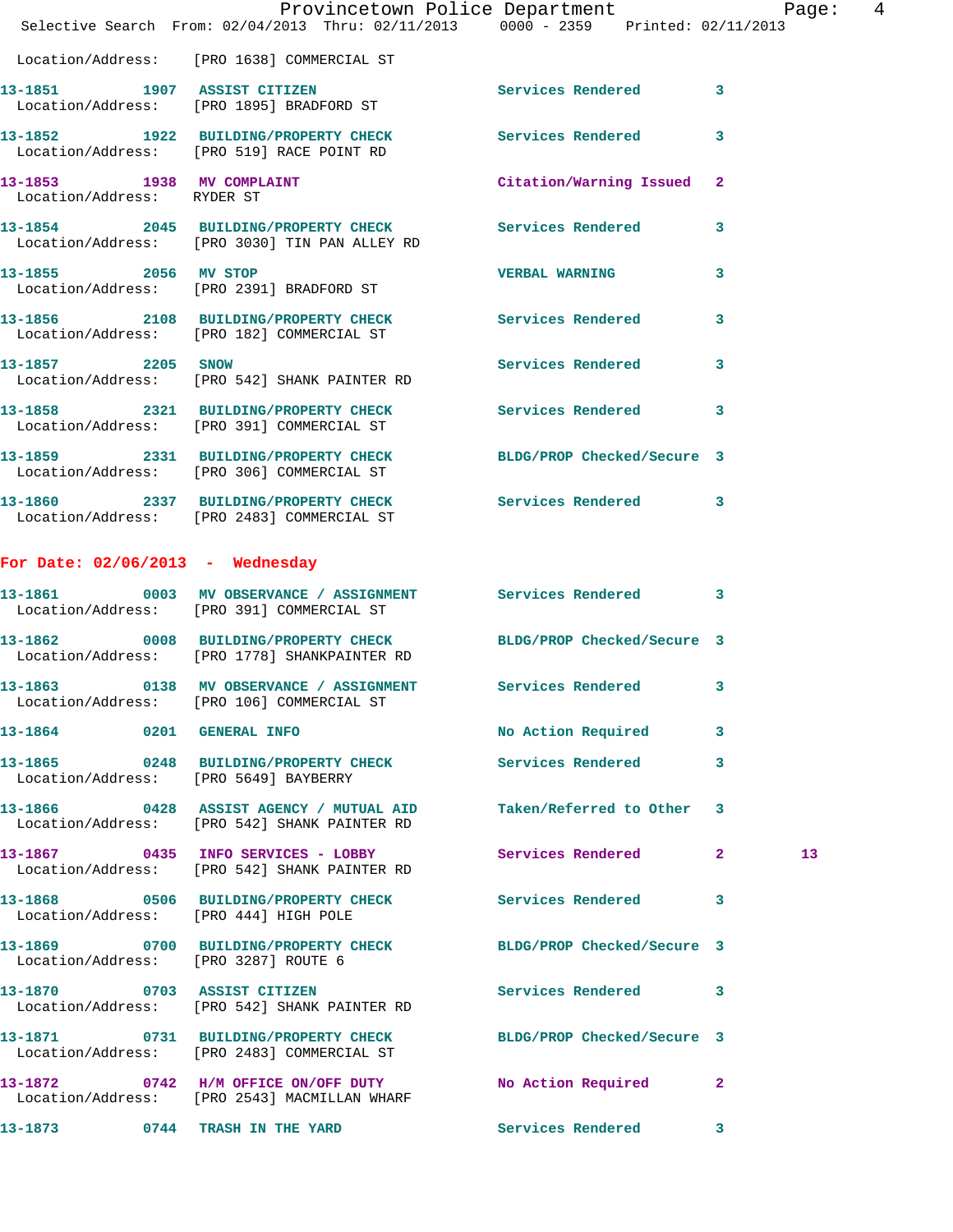|                                                           | Provincetown Police Department Page: 5<br>Selective Search From: $02/04/2013$ Thru: $02/11/2013$ 0000 - 2359 Printed: $02/11/2013$ |                                                                                                                                                                                                                                |              |
|-----------------------------------------------------------|------------------------------------------------------------------------------------------------------------------------------------|--------------------------------------------------------------------------------------------------------------------------------------------------------------------------------------------------------------------------------|--------------|
|                                                           | Location/Address: [PRO 2637] COMMERCIAL ST                                                                                         |                                                                                                                                                                                                                                |              |
| 13-1874 0759 COMPLAINT                                    | Location/Address: [PRO 2276] WINTHROP ST                                                                                           | SPOKEN TO                                                                                                                                                                                                                      | $\sim$ 3     |
| Location/Address: HARRY KEMP WAY                          | 13-1875 0823 MEDICAL EMERGENCY PATIENT REFUSAL 1                                                                                   |                                                                                                                                                                                                                                |              |
| Location/Address: [PRO 571] ALDEN ST                      | 13-1876 0840 BUILDING/PROPERTY CHECK BLDG/PROP Checked/Secure 3                                                                    |                                                                                                                                                                                                                                |              |
|                                                           | 13-1877 0845 PARK, WALK & TALK 3 Services Rendered 2<br>Location/Address: [PRO 3296] SHANK PAINTER RD                              |                                                                                                                                                                                                                                |              |
| 13-1878 0908 FOLLOW UP                                    | Location/Address: [PRO 1230] COMMERCIAL ST                                                                                         | Services Rendered 2                                                                                                                                                                                                            |              |
|                                                           | 13-1879 0914 FOLLOW UP<br>Location/Address: [PRO 939] FRANKLIN ST                                                                  | <b>Services Rendered</b>                                                                                                                                                                                                       | $\mathbf{2}$ |
|                                                           | 13-1880 0923 911 HANGUP<br>Location/Address: [PRO 3222] ALDEN ST                                                                   | Services Rendered                                                                                                                                                                                                              | 1            |
|                                                           | 13-1881 1001 FOLLOW UP<br>Location/Address: [PRO 105] COMMERCIAL ST                                                                | Services Rendered 2                                                                                                                                                                                                            |              |
|                                                           | 13-1882 1013 BUILDING/PROPERTY CHECK BLDG/PROP Checked/Secure 3<br>Location/Address: [PRO 3317] CEMETERY RD                        |                                                                                                                                                                                                                                |              |
|                                                           | 13-1883 1015 PARK, WALK & TALK<br>Location/Address: [PRO 516] RACE POINT RD                                                        | Services Rendered 2                                                                                                                                                                                                            |              |
|                                                           | 13-1884 1028 ASSIST CITIZEN<br>Location/Address: [PRO 3430] COMMERCIAL ST                                                          | <b>Services Rendered</b>                                                                                                                                                                                                       | 3            |
| 13-1885 1034 PARKING GENERAL                              | Location/Address: [PRO 113] COMMERCIAL ST                                                                                          | Services Rendered 3                                                                                                                                                                                                            |              |
|                                                           | 13-1886 1114 COMPLAINT/MEDICAL<br>Location/Address: [PRO 442] HARRY KEMP WAY                                                       | Services Rendered 3                                                                                                                                                                                                            |              |
| 13-1887 1323 PET PANTRY                                   | Location/Address: [PRO 2474] BRADFORD ST                                                                                           | Services Rendered 2                                                                                                                                                                                                            |              |
|                                                           | 13-1888 1356 BUILDING/PROPERTY CHECK BLDG/PROP Checked/Secure 3<br>Location/Address: [PRO 3318] CEMETERY RD                        |                                                                                                                                                                                                                                |              |
| 13-1889 1411 FOLLOW UP                                    | Location/Address: [PRO 3222] ALDEN ST                                                                                              | <b>Services Rendered</b>                                                                                                                                                                                                       | $\mathbf{2}$ |
| Refer To Field Int: 13-2-FI                               | 13-1890    1612    ALARM - GENERAL<br>Location/Address: [PRO 1913] COMMERCIAL ST                                                   | <b>SPOKEN TO</b>                                                                                                                                                                                                               | 1            |
| 13-1891 1617 FOLLOW UP<br>Location/Address: COMMERCIAL ST |                                                                                                                                    | FOLLOW UP THE TRANSPORTED TO A THE TRANSPORTED TO A THE TRANSPORTED TO A THE TRANSPORTED TO A THE TRANSPORTED TO A THE TRANSPORTED TO A THE TRANSPORTED TO A THE TRANSPORTED TO A THE TRANSPORTED TO A THE TRANSPORTED TO A TH | $\mathbf{2}$ |
|                                                           | 13-1893   1624   COMPLAINT<br>Location/Address: [PRO 126] COMMERCIAL ST                                                            | <b>Services Rendered</b>                                                                                                                                                                                                       | 3            |
|                                                           | 13-1892 1632 MV OBSERVANCE / ASSIGNMENT Services Rendered 3<br>Location/Address: SHANKPAINTER RD + PROVINCE RD                     |                                                                                                                                                                                                                                |              |
| Location/Address: [PRO 2521] ROUTE 6                      | 13-1894 1648 MV OBSERVANCE / ASSIGNMENT Services Rendered                                                                          |                                                                                                                                                                                                                                | 3            |
| 13-1895 1653 MV STOP                                      | Location/Address: [PRO 2479] ROUTE 6                                                                                               | <b>VERBAL WARNING</b>                                                                                                                                                                                                          | 3            |
|                                                           | 13-1896 1712 MV OBSERVANCE / ASSIGNMENT Services Rendered 3<br>Location/Address: [PRO 2513] ROUTE 6                                |                                                                                                                                                                                                                                |              |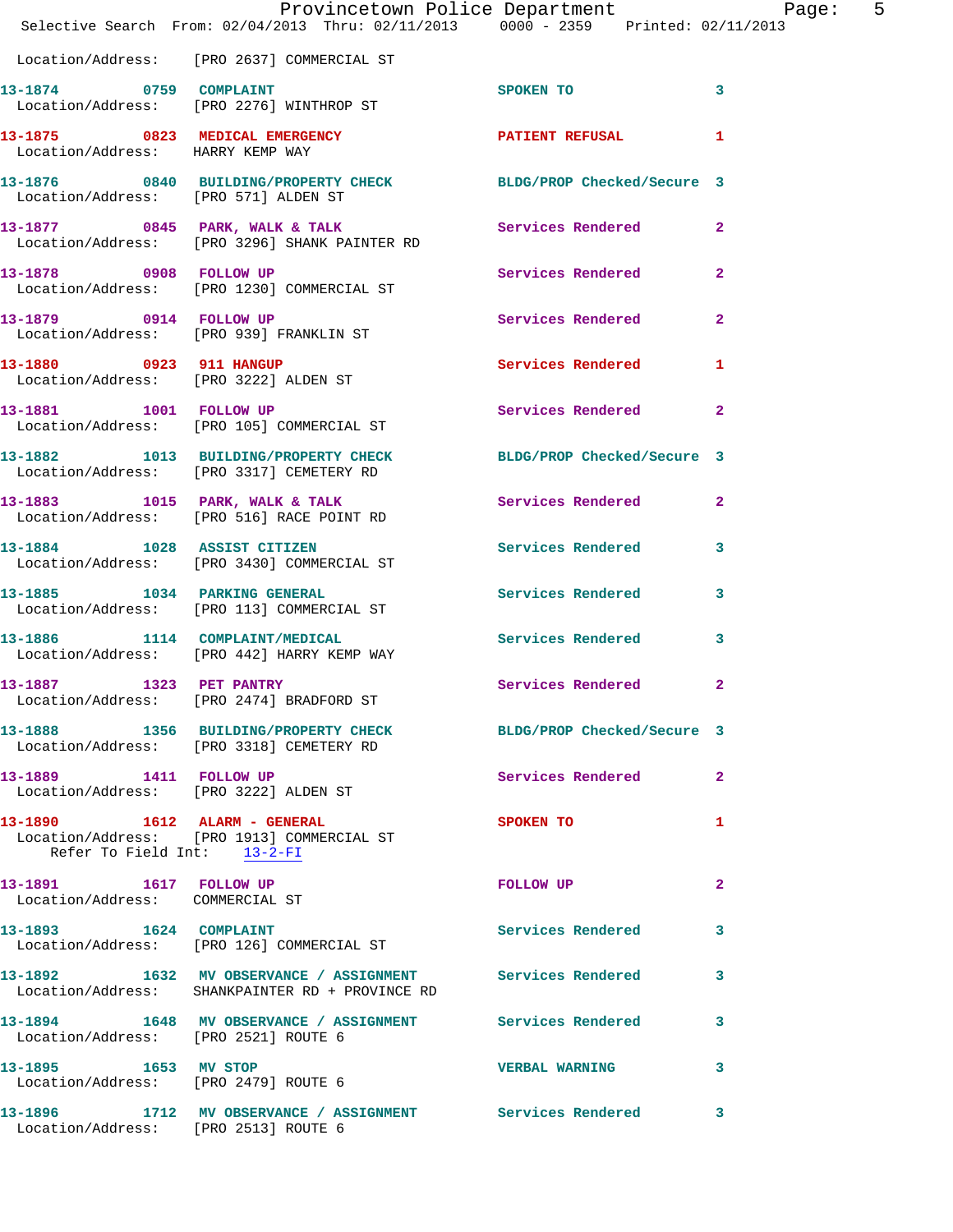Selective Search From: 02/04/2013 Thru: 02/11/2013 0000 - 2359 Printed: 02/11/2013

|                                   | 13-1897 1720 MV STOP<br>Location/Address: [PRO 2521] ROUTE 6                                                    | <b>VERBAL WARNING</b>     | 3            |    |
|-----------------------------------|-----------------------------------------------------------------------------------------------------------------|---------------------------|--------------|----|
| 13-1898 1745 MV STOP              | Location/Address: [PRO 61] BRADFORD ST                                                                          | Citation/Warning Issued   | 3            |    |
|                                   | 13-1899 1749 MV OBSERVANCE / ASSIGNMENT Services Rendered<br>Location/Address: [PRO 94] BRADFORD ST             |                           | 3            |    |
| 13-1901 1800 MV STOP              | Location/Address: CENTER ST + BRADFORD ST                                                                       | <b>VERBAL WARNING</b>     | 3            |    |
|                                   | 13-1902 1957 MV OBSERVANCE / ASSIGNMENT Services Rendered<br>Location/Address: [PRO 2513] ROUTE 6               |                           | 3            |    |
|                                   | 13-1903 2022 BUILDING/PROPERTY CHECK BLDG/PROP Checked/Secure 3<br>Location/Address: [PRO 530] SHANKPAINTER RD  |                           |              |    |
|                                   | 13-1904 2022 BUILDING/PROPERTY CHECK BLDG/PROP Checked/Secure 3<br>Location/Address: [PRO 306] COMMERCIAL ST    |                           |              |    |
|                                   | 13-1905 2034 BUILDING/PROPERTY CHECK BLDG/PROP Checked/Secure 3<br>Location/Address: [PRO 2539] RYDER ST        |                           |              |    |
| 13-1906 2039 MV STOP              | Location/Address: COMMERCIAL ST + STANDISH ST<br>Refer To Arrest: 13-8-AR                                       | Arrest(s) Made            | 3            |    |
|                                   | 13-1907 2041 MV OBSERVANCE / ASSIGNMENT No Action Required<br>Location/Address: [PRO 105] COMMERCIAL ST         |                           | 3            |    |
|                                   | 13-1908 2131 BUILDING/PROPERTY CHECK BLDG/PROP Checked/Secure 3<br>Location/Address: [PRO 3256] COMMERCIAL ST   |                           |              |    |
|                                   | 13-1909 2202 DEAD COYOTE<br>Location/Address: [PRO 3440] ROUTE 6                                                | <b>Services Rendered</b>  | $\mathbf{2}$ |    |
|                                   | 13-1910 2304 HARASSMENT<br>Location/Address: AUNT SUKEYS WAY                                                    | <b>No Action Required</b> | $\mathbf{2}$ |    |
|                                   | 13-1911 2317 PARK, WALK & TALK<br>Location/Address: [PRO 539] SHANKPAINTER RD                                   | No Action Required        | 2            |    |
|                                   | 13-1912 2330 BUILDING/PROPERTY CHECK BLDG/PROP Checked/Secure 3<br>Location/Address: [PRO 2898] JEROME SMITH RD |                           |              |    |
| For Date: $02/07/2013$ - Thursday |                                                                                                                 |                           |              |    |
|                                   | 13-1913 0000 LOBBY TRAFFIC<br>Location/Address: [PRO 542] SHANK PAINTER RD                                      | Services Rendered 2       |              | 14 |
|                                   | 13-1914 0019 BUILDING/PROPERTY CHECK Services Rendered<br>Location/Address: [PRO 391] COMMERCIAL ST             |                           | 3            |    |
|                                   | 13-1915 0023 BUILDING/PROPERTY CHECK BLD/PROP CHECKED UNSECUR 3<br>Location/Address: [PRO 440] HARRY KEMP WAY   |                           |              |    |
|                                   | 13-1916 0027 BUILDING/PROPERTY CHECK BLDG/PROP Checked/Secure 3<br>Location/Address: [PRO 2543] MACMILLAN       |                           |              |    |
|                                   | 13-1917 0035 BAR CHECK<br>Location/Address: [PRO 80] CARVER ST                                                  | Services Rendered         | $\mathbf{2}$ |    |
|                                   | 13-1918 0116 MV OBSERVANCE / ASSIGNMENT Services Rendered<br>Location/Address: BRADFORD ST + RYDER ST           |                           | 3            |    |
|                                   | 13-1919   0140 BUILDING/PROPERTY CHECK   PATIENT REFUSAL<br>Location/Address: [PRO 106] COMMERCIAL ST           |                           | 3            |    |
|                                   |                                                                                                                 |                           |              |    |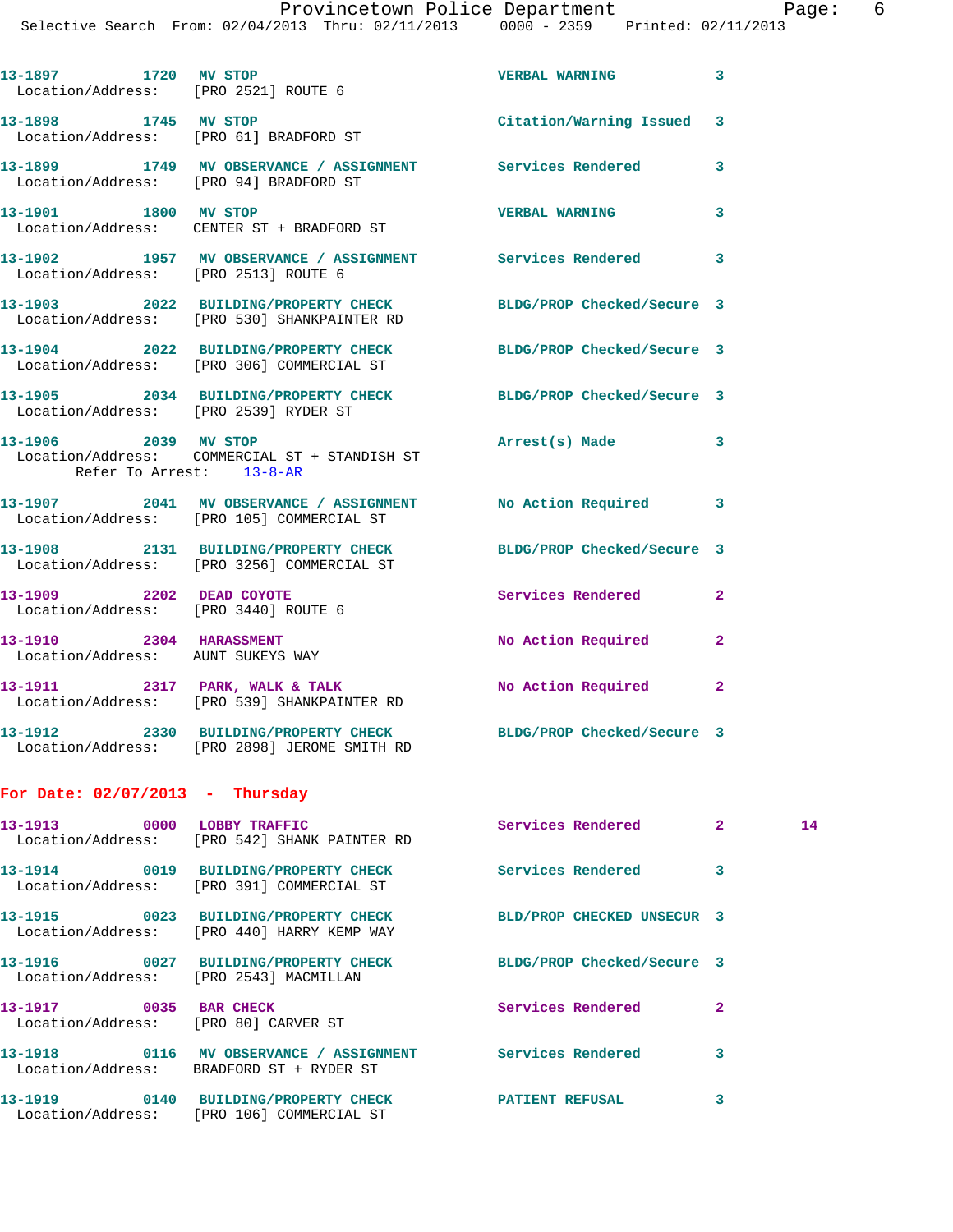|                                      | Provincetown Police Department Page: 7<br>Selective Search From: 02/04/2013 Thru: 02/11/2013 0000 - 2359 Printed: 02/11/2013 |                            |                |
|--------------------------------------|------------------------------------------------------------------------------------------------------------------------------|----------------------------|----------------|
|                                      | 13-1920 0148 FOLLOW UP<br>Location/Address: [PRO 542D] SHANK PAINTER RD                                                      | SPOKEN TO                  | $\overline{a}$ |
|                                      | 13-1921 0206 BUILDING/PROPERTY CHECK BLDG/PROP Checked/Secure 3<br>Location/Address: [PRO 519] RACE POINT RD                 |                            |                |
|                                      | 13-1922 0225 BUILDING/PROPERTY CHECK Services Rendered<br>Location/Address: [PRO 16] BRADFORD ST                             |                            | 3              |
|                                      | 13-1923 0301 BUILDING/PROPERTY CHECK BLDG/PROP Checked/Secure 3<br>Location/Address: [PRO 3259] MACMILLAN                    |                            |                |
|                                      | 13-1924 0446 BUILDING/PROPERTY CHECK Services Rendered 3<br>Location/Address: [PRO 521] ROUTE 6                              |                            |                |
|                                      | 13-1925 0508 BUILDING/PROPERTY CHECK<br>Location/Address: [PRO 545] SHANK PAINTER RD                                         | BLDG/PROP Checked/Secure 3 |                |
|                                      |                                                                                                                              | Services Rendered 3        |                |
|                                      | 13-1927 0612 BUILDING/PROPERTY CHECK<br>Location/Address: [PRO 1646] WINSLOW ST                                              | BLDG/PROP Checked/Secure 3 |                |
| Location/Address: [PRO 3287] ROUTE 6 | 13-1928 0750 BUILDING/PROPERTY CHECK BLDG/PROP Checked/Secure 3                                                              |                            |                |
| Location/Address: [PRO 3440] ROUTE 6 | 13-1929 0758 MV OBSERVANCE / ASSIGNMENT Services Rendered                                                                    |                            | 3              |
| 13-1930 0808 HAZARDS                 | Location/Address: HOWLAND ST + BRADFORD ST                                                                                   | Services Rendered 2        |                |
|                                      | 13-1931 0815 GENERATOR TESTING                                                                                               | No Action Required 3       |                |
|                                      | 13-1932 0819 BUILDING/PROPERTY CHECK<br>Location/Address: [PRO 2500] COMMERCIAL ST                                           | BLDG/PROP Checked/Secure 3 |                |
| 13-1933 0825 MV STOP                 | Location/Address: BRADFORD ST + COOK ST                                                                                      | Investigated               | 3              |
| 13-1934 0835 H/M ON/OFF DUTY         | Location/Address: [PRO 2543] MACMILLAN WHARF                                                                                 | No Action Required 2       |                |
| 13-1935 0940 ANIMAL CALL             | Location/Address: [PRO 542] SHANK PAINTER RD                                                                                 | SPOKEN TO                  | $\mathbf{2}$   |
|                                      | 13-1936 1037 PARKING COMPLAINT / GENERAL GONE ON ARRIVAL<br>Location/Address: [PRO 662] COMMERCIAL ST                        |                            | 3              |
|                                      | 13-1937 1107 PARK, WALK & TALK 1998 Services Rendered<br>Location/Address: [PRO 515] RACE POINT RD                           |                            | $\mathbf{2}$   |
|                                      | 13-1938 1140 MISSING PERSON<br>Location/Address: [PRO 1176] TREMONT ST                                                       | <b>Services Rendered</b>   | 1              |
|                                      | 13-1939 1233 PARK, WALK & TALK<br>Location/Address: [PRO 2543] MACMILLAN WHARF                                               | Services Rendered          | $\mathbf{2}$   |
|                                      | 13-1941 1338 PARKING COMPLAINT / GENERAL Services Rendered<br>Location/Address: COMMERCIAL ST + WINTHROP ST                  |                            | 3              |
|                                      | 13-1943 1528 MV OBSERVANCE / ASSIGNMENT Services Rendered<br>Location/Address: [PRO 2952] SHANKPAINTER RD                    |                            | 3              |
|                                      | 13-1944 1541 911 GENERAL<br>Location/Address: [PRO 440] HARRY KEMP WAY                                                       | Services Rendered          | $\mathbf{1}$   |
| 13-1945 1545 MV STOP                 |                                                                                                                              | Citation/Warning Issued 3  |                |

Location/Address: [PRO 2479] ROUTE 6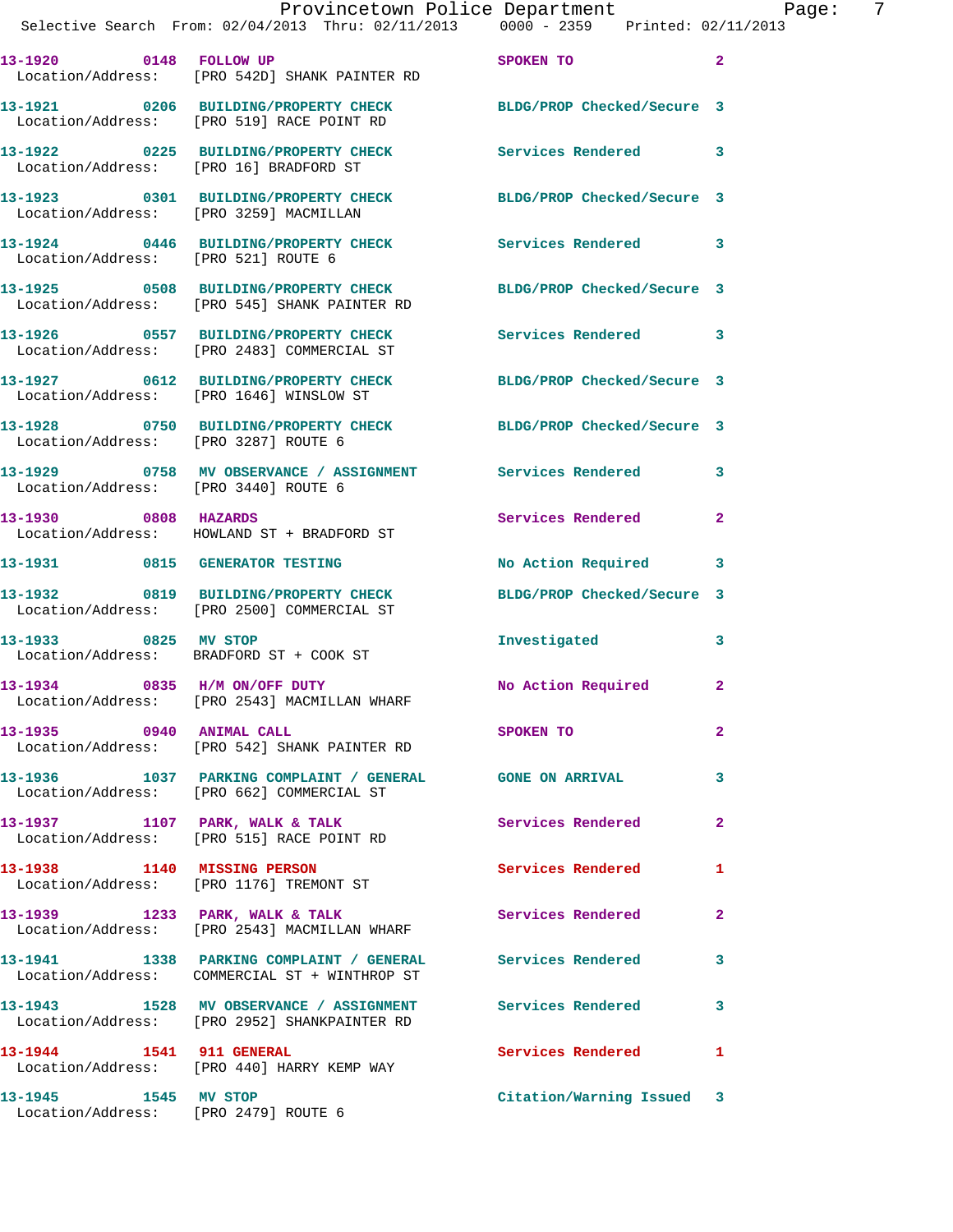|                                                        | Provincetown Police Department The Page: 8<br>Selective Search From: 02/04/2013 Thru: 02/11/2013 0000 - 2359 Printed: 02/11/2013 |                            |                            |
|--------------------------------------------------------|----------------------------------------------------------------------------------------------------------------------------------|----------------------------|----------------------------|
|                                                        | 13-1946 1556 BUILDING/PROPERTY CHECK BLDG/PROP Checked/Secure 3<br>Location/Address: [PRO 3259] MACMILLAN                        |                            |                            |
|                                                        |                                                                                                                                  | <b>SPOKEN TO</b>           | $\overline{\phantom{a}}$ 3 |
|                                                        | 13-1948 1646 FIRE, OTHER 13-1948 1646 1 2 Services Rendered 1                                                                    |                            |                            |
|                                                        | 13-1949 1807 BUILDING/PROPERTY CHECK BLDG/PROP Checked/Secure 3<br>Location/Address: [PRO 433] RYDER ST                          |                            |                            |
|                                                        | 13-1958 1847 BUILDING/PROPERTY CHECK BLDG/PROP Checked/Secure 3<br>Location/Address: [PRO 306] COMMERCIAL ST                     |                            |                            |
|                                                        | 13-1950 1901 LOST WALLET<br>Location/Address: [PRO 1342] COMMERCIAL ST                                                           | Services Rendered 3        |                            |
|                                                        | Location/Address: BRADFORD ST + PRISCILLA ALDEN RD                                                                               |                            |                            |
|                                                        | 13-1952 1928 BUILDING/PROPERTY CHECK BLDG/PROP Checked/Secure 3<br>Location/Address: [PRO 175] COMMERCIAL ST                     |                            |                            |
|                                                        | 13-1953 1940 BUILDING/PROPERTY CHECK BLDG/PROP Checked/Secure 3<br>Location/Address: [PRO 2543] MACMILLAN                        |                            |                            |
|                                                        | 13-1954 2000 MV OBSERVANCE / ASSIGNMENT Services Rendered 3<br>Location/Address: [PRO 2577] BRADFORD ST                          |                            |                            |
| 13-1955 2008 MV STOP<br>Location/Address: STANDISH ST  |                                                                                                                                  | <b>VERBAL WARNING</b>      | 3                          |
| 13-1956 2017 MV STOP<br>Location/Address: RYDER ST EXT |                                                                                                                                  | <b>VERBAL WARNING</b>      | 3                          |
|                                                        | 13-1957 2020 BAR CHECK<br>Location/Address: [PRO 3443] COMMERCIAL ST                                                             | Services Rendered          | $\mathbf{2}$               |
| 13-1960 2046 MV STOP                                   | Location/Address: COMMERCIAL ST + BERRY LN                                                                                       | Citation/Warning Issued 3  |                            |
|                                                        | 13-1961 2057 BUILDING/PROPERTY CHECK<br>Location/Address: [PRO 530] SHANKPAINTER RD                                              | BLDG/PROP Checked/Secure 3 |                            |
|                                                        | 13-1962 2106 ANNOYING PHONE CALLS<br>Location/Address: [PRO 246] COMMERCIAL ST                                                   | SPOKEN TO                  | 3                          |
|                                                        | 13-1963 2122 MV STOP<br>Location/Address: DYER ST + BRADFORD ST                                                                  | <b>VERBAL WARNING</b>      | 3                          |
| 13-1964 2124 MV STOP                                   | Location/Address: BRADFORD ST EXT + PROVINCELANDS RD                                                                             | <b>VERBAL WARNING</b>      | 3                          |
| Location/Address: [PRO 2513] ROUTE 6                   | 13-1965 2124 MV OBSERVANCE / ASSIGNMENT No Action Required                                                                       |                            | $\mathbf{3}$               |
| 13-1966 2132 MV STOP                                   | Location/Address: [PRO 2513] ROUTE 6                                                                                             | No Action Required 3       |                            |
|                                                        | 13-1967  2132 BUILDING/PROPERTY CHECK Services Rendered<br>Location/Address: [PRO 2483] COMMERCIAL ST                            |                            | 3                          |
|                                                        | 13-1968 2132 BUILDING/PROPERTY CHECK BLDG/PROP Checked/Secure 3<br>Location/Address: [PRO 519] RACE POINT RD                     |                            |                            |
|                                                        | 13-1969 2154 BUILDING/PROPERTY CHECK BLDG/PROP Checked/Secure 3<br>Location/Address: [PRO 75] CAPTAIN BERTIE RD                  |                            |                            |
|                                                        | 13-1970 2206 BUILDING/PROPERTY CHECK<br>Location/Address: [PRO 488] MAYFLOWER ST                                                 | BLDG/PROP Checked/Secure 3 |                            |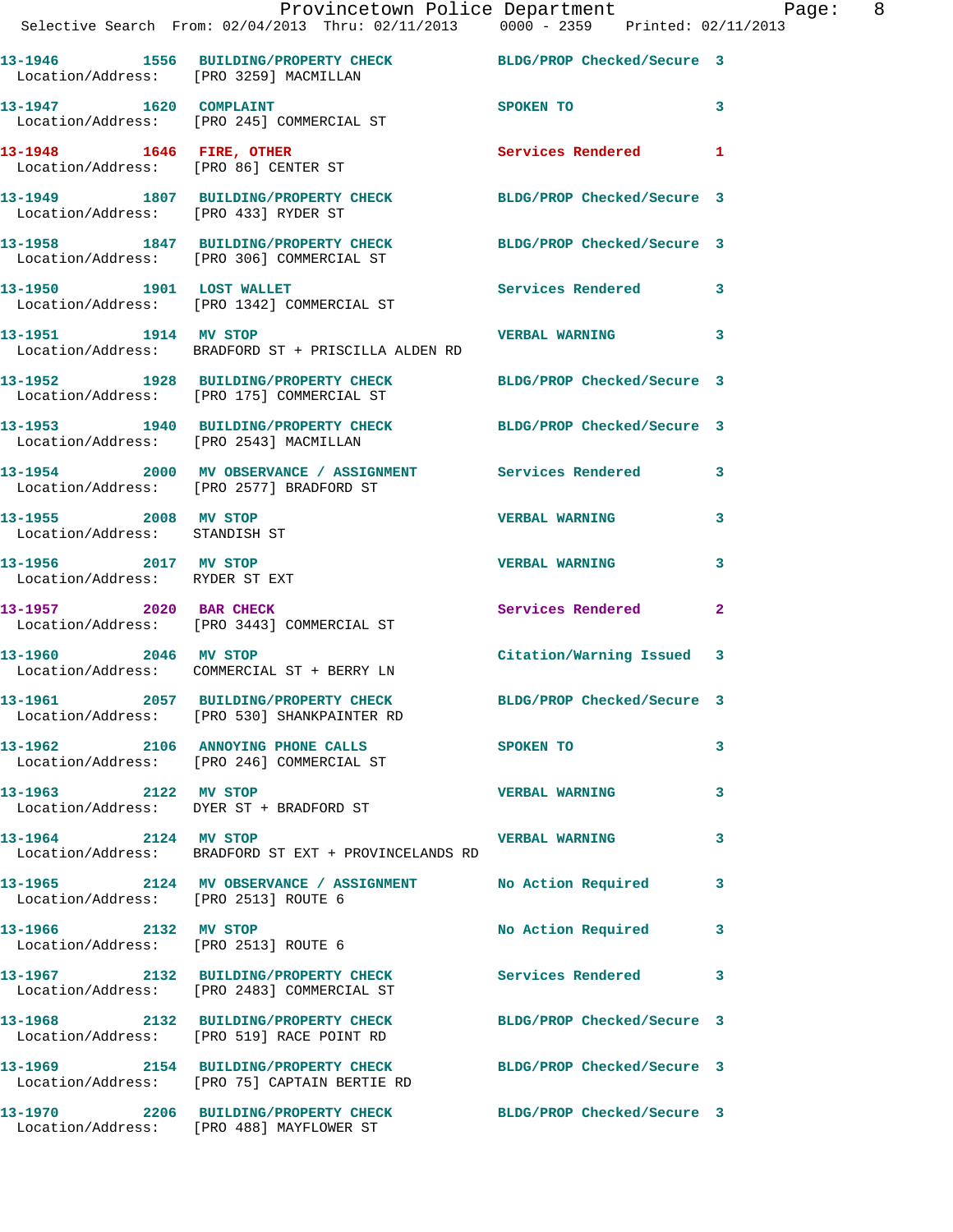| 13-1971<br>Location/Address: | 2217 | BUILDING/PROPERTY CHECK<br>[PRO 545] SHANKPAINTER RD | BLDG/PROP Checked/Secure 3 |  |
|------------------------------|------|------------------------------------------------------|----------------------------|--|
| 13–1972<br>Location/Address: | 2314 | MV OBSERVANCE / ASSIGNMENT<br>[PRO 2577] BRADFORD ST | Services Rendered          |  |
| 13-1973                      | 2328 | MV STOP                                              | <b>VERBAL WARNING</b>      |  |

 Location/Address: CENTER ST + BRADFORD ST **13-1974 2339 BUILDING/PROPERTY CHECK No Action Required 3**  Location/Address: [PRO 2521] ROUTE 6 **13-1975 2340 MV OBSERVANCE / ASSIGNMENT Services Rendered 3**  Location/Address: [PRO 2521] ROUTE 6 **13-1976 2357 BUILDING/PROPERTY CHECK Services Rendered 3** 

**13-1977 2358 BUILDING/PROPERTY CHECK BLDG/PROP Checked/Secure 3**  Location/Address: [PRO 306] COMMERCIAL ST

## **For Date: 02/08/2013 - Friday**

Location/Address: [PRO 521] ROUTE 6

| 13-1978 0024 BAR CHECK                 | Location/Address: [PRO 399] COMMERCIAL ST                                                                        | Services Rendered          | $\mathbf{2}$ |    |
|----------------------------------------|------------------------------------------------------------------------------------------------------------------|----------------------------|--------------|----|
|                                        | 13-1979 6045 MV OBSERVANCE / ASSIGNMENT Services Rendered<br>Location/Address: [PRO 606] CONWELL ST              |                            | 3            |    |
|                                        | 13-1980 6057 MV OBSERVANCE / ASSIGNMENT No Action Required<br>Location/Address: STANDISH ST + BRADFORD ST        |                            | 3            |    |
|                                        | 13-1981 0059 BUILDING/PROPERTY CHECK BLDG/PROP Checked/Secure 3<br>Location/Address: [PRO 3256] COMMERCIAL ST    |                            |              |    |
|                                        | 13-1982 0100 BUILDING/PROPERTY CHECK<br>Location/Address: [PRO 2483] COMMERCIAL ST                               | <b>Services Rendered</b>   | 3            |    |
|                                        | Location/Address: [PRO 391] COMMERCIAL ST                                                                        |                            |              |    |
|                                        | 13-1984 0127 BUILDING/PROPERTY CHECK BLDG/PROP Checked/Secure 3<br>Location/Address: [PRO 2490] PROVINCELANDS RD |                            |              |    |
| Location/Address: [PRO 5649] BAYBERRY  | 13-1985 0156 BUILDING/PROPERTY CHECK Services Rendered 3                                                         |                            |              |    |
|                                        | 13-1986 0322 LOBBY TRAFFIC<br>Location/Address: [PRO 542] SHANK PAINTER RD                                       | Services Rendered 2        |              | 18 |
|                                        | 13-1987 0329 BUILDING/PROPERTY CHECK<br>Location/Address: [PRO 2206] COMMERCIAL ST                               | BLDG/PROP Checked/Secure 3 |              |    |
|                                        | 13-1988 0409 BUILDING/PROPERTY CHECK<br>Location/Address: [PRO 2543] MACMILLAN                                   | BLDG/PROP Checked/Secure 3 |              |    |
| Location/Address: [PRO 2543] MACMILLAN | 13-1989 0413 BUILDING/PROPERTY CHECK                                                                             | BLDG/PROP Checked/Secure 3 |              |    |
| Location/Address: [PRO 564] BAYBERRY   | 13-1990 0501 BUILDING/PROPERTY CHECK BLDG/PROP Checked/Secure 3                                                  |                            |              |    |
|                                        | 13-1991 0506 BUILDING/PROPERTY CHECK<br>Location/Address: [PRO 16] BRADFORD ST                                   | BLDG/PROP Checked/Secure 3 |              |    |
| Location/Address: [PRO 3287] ROUTE 6   | 13-1992 0620 BUILDING/PROPERTY CHECK BLDG/PROP Checked/Secure 3                                                  |                            |              |    |
|                                        | 13-1993 0727 BUILDING/PROPERTY CHECK BLDG/PROP Checked/Secure 3                                                  |                            |              |    |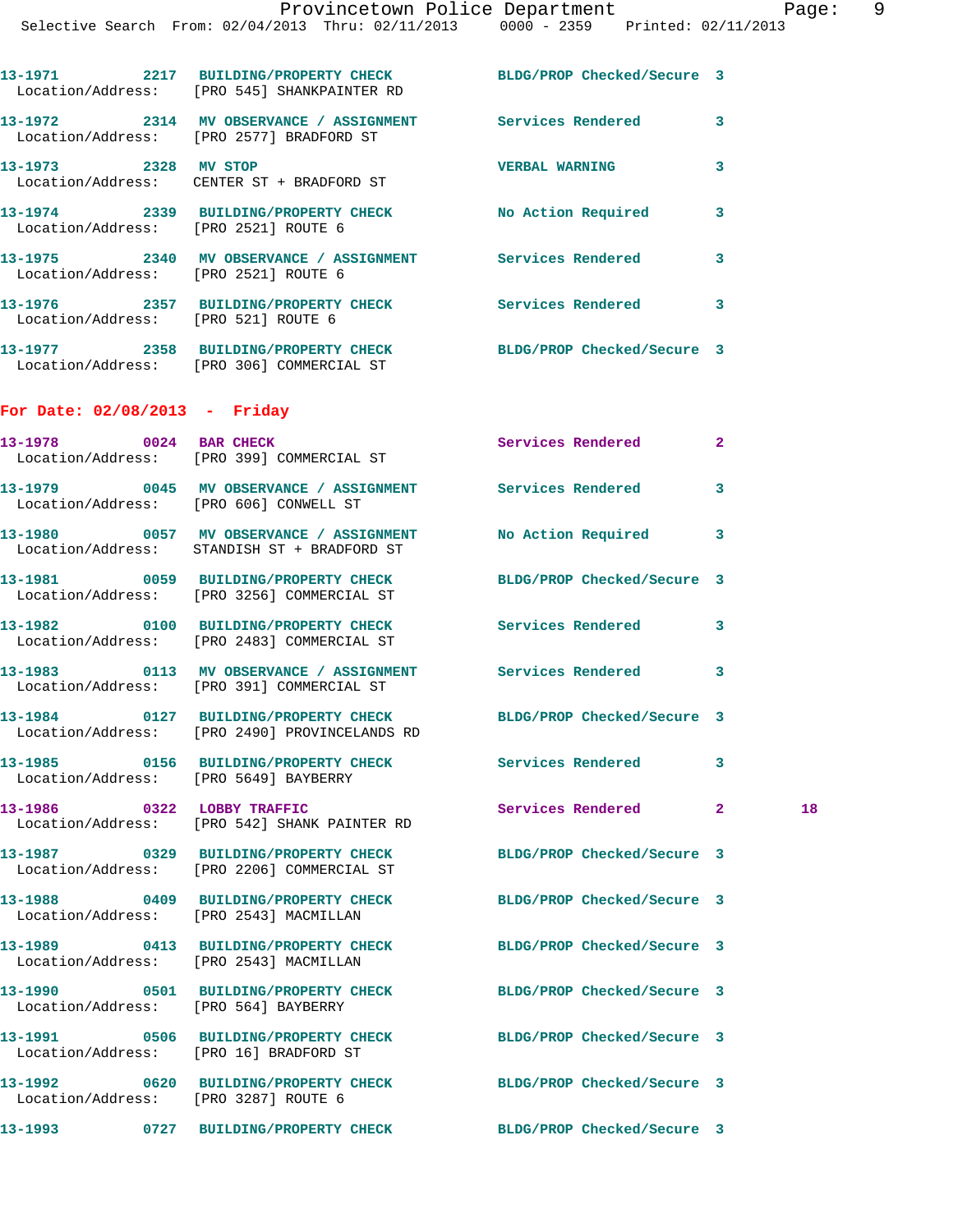|                                   | Provincetown Police Department Page: 10<br>Selective Search From: $02/04/2013$ Thru: $02/11/2013$ 0000 - 2359 Printed: $02/11/2013$ |                            |              |  |
|-----------------------------------|-------------------------------------------------------------------------------------------------------------------------------------|----------------------------|--------------|--|
|                                   | Location/Address: [PRO 3287] ROUTE 6                                                                                                |                            |              |  |
|                                   | 13-1994 0739 ASSIST AGENCY / MUTUAL AID Services Rendered 3<br>Location/Address: [PRO 2818] CONWELL ST                              |                            |              |  |
| Location/Address: STANDISH AVE    | 13-1995 0819 MV OBSERVANCE / ASSIGNMENT No Action Required 3                                                                        |                            |              |  |
| 13-1996 0820 911 GENERAL          | Location/Address: [PRO 542] SHANK PAINTER RD                                                                                        | <b>Services Rendered</b> 1 |              |  |
|                                   | 13-1997 0826 H/M ON/OFF DUTY<br>Location/Address: [PRO 2543] MACMILLAN WHARF                                                        | Services Rendered 2        |              |  |
|                                   | 13-1998 0843 BUILDING/PROPERTY CHECK BLDG/PROP Checked/Secure 3<br>Location/Address: [PRO 571] ALDEN ST                             |                            |              |  |
| 13-1999 0845 GENERAL INFO         |                                                                                                                                     | Services Rendered 3        |              |  |
|                                   | 13-2000 0936 BUILDING/PROPERTY CHECK No Action Required 3<br>Location/Address: [PRO 2543] MACMILLAN                                 |                            |              |  |
|                                   | 13-2001 0948 PET PANTRY<br>Location/Address: [PRO 3296] SHANK PAINTER RD                                                            | Services Rendered 2        |              |  |
|                                   | 13-2002 0959 ASSIST AGENCY / MUTUAL AID Could Not Locate 3<br>Location/Address: [PRO 2385] COMMERCIAL ST                            |                            |              |  |
|                                   | 13-2003 1011 PET PANTRY<br>Location/Address: [PRO 3007] HARRY KEMP WAY                                                              | Services Rendered 2        |              |  |
| 13-2004 1101 GENERAL INFO         |                                                                                                                                     | Services Rendered 3        |              |  |
|                                   | 13-2005 1119 BUILDING/PROPERTY CHECK BLDG/PROP Checked/Secure 3<br>Location/Address: [PRO 3317] CEMETERY RD                         |                            |              |  |
|                                   | 13-2006 1138 GENERAL INFO                                                                                                           | Services Rendered 3        |              |  |
|                                   | 13-2007 1149 LOST BROWN PURSE<br>Location/Address: [PRO 542] SHANK PAINTER RD                                                       | Services Rendered 3        |              |  |
| 13-2008                           | 1151 VEHICLE REPOSSESSION Services Rendered 3<br>Location/Address: [PRO 1585] NELSON AVE                                            |                            |              |  |
|                                   | 13-2009 1208 BUILDING/PROPERTY CHECK No Action Required 3<br>Location/Address: [PRO 2206] COMMERCIAL ST                             |                            |              |  |
|                                   | 13-2010 1251 COMPLAINT<br>Location/Address: [PRO 246] COMMERCIAL ST                                                                 | Services Rendered 3        |              |  |
| Location/Address: RYDER ST        | 13-2011 1259 MV OBSERVANCE / ASSIGNMENT No Action Required                                                                          |                            | 3            |  |
|                                   | 13-2012 1319 BUILDING/PROPERTY CHECK BLDG/PROP Checked/Secure 3<br>Location/Address: [PRO 2500] COMMERCIAL ST                       |                            |              |  |
|                                   | 13-2013 1341 PARK, WALK & TALK<br>Location/Address: [PRO 537] SHANK PAINTER RD                                                      | Services Rendered          | $\mathbf{2}$ |  |
| 13-2014 1406 GENERAL INFO         |                                                                                                                                     | Services Rendered 3        |              |  |
| Location/Address: SHANKPAINTER RD | 13-2015 1424 PARKING COMPLAINT / GENERAL Services Rendered                                                                          |                            | 3            |  |
|                                   | 13-2016 1552 STORM SHELTER<br>Location/Address: [PRO 542] SHANK PAINTER RD                                                          | <b>Services Rendered</b>   | $\mathbf{3}$ |  |
|                                   | 13-2017 1632 HARASSMENT<br>Location/Address: [PRO 246] COMMERCIAL ST                                                                | Services Rendered          | $\mathbf{2}$ |  |
| 13-2018                           | 1709 SNOW REMOVAL                                                                                                                   | Services Rendered 2        |              |  |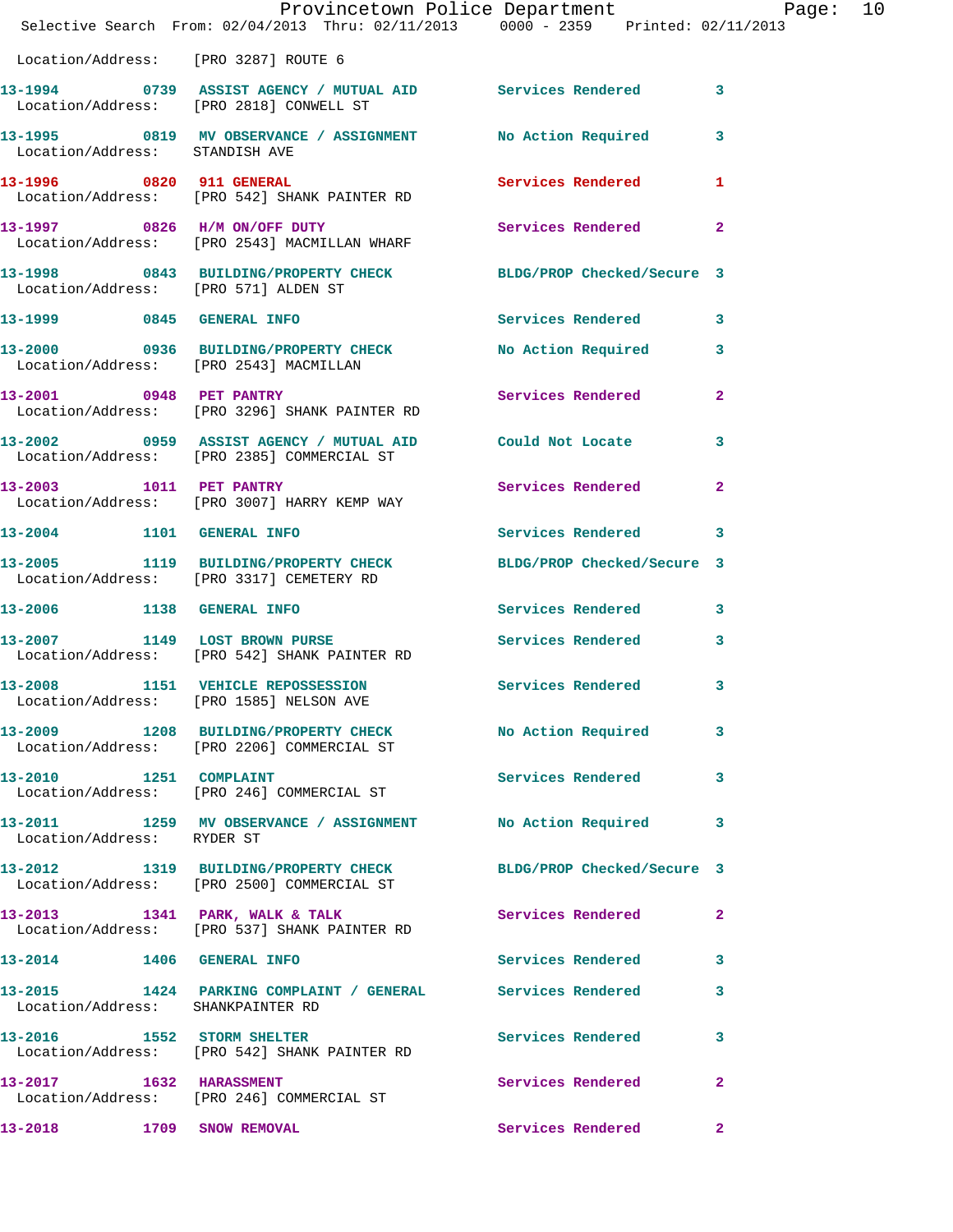|                               | Provincetown Police Department Page: 11<br>Selective Search From: 02/04/2013 Thru: 02/11/2013 0000 - 2359 Printed: 02/11/2013 |                               |              |                |  |
|-------------------------------|-------------------------------------------------------------------------------------------------------------------------------|-------------------------------|--------------|----------------|--|
|                               | Location/Address: [PRO 3813] SHANK PAINTER RD                                                                                 |                               |              |                |  |
|                               | 13-2019 1741 ASSIST CITIZEN/TRANSPORT Services Rendered 3<br>Location/Address: [PRO 526] RYDER ST EXT                         |                               |              |                |  |
|                               | 13-2021 1749 ASSIST AGENCY / MUTUAL AID Taken/Referred to Other 3<br>Location/Address: RYDER ST + BRADFORD ST                 |                               |              |                |  |
| Location/Address: BRADFORD ST | 13-2022 1817 ASSIST CITIZEN                                                                                                   | Services Rendered 3           |              |                |  |
|                               | 13-2023 1935 ASSIST CITIZEN Services Rendered<br>Location/Address: [PRO 539] SHANK PAINTER RD                                 |                               | 3            |                |  |
|                               | 13-2024 1939 POWER OUTAGE                                                                                                     | Taken/Referred to Other 3     |              | $\overline{a}$ |  |
|                               | 13-2027 1940 ALARM - GENERAL<br>Location/Address: [PRO 1778] SHANK PAINTER RD                                                 | False Alarm <b>Example 20</b> | 1            |                |  |
|                               | 13-2025 1942 FIRE, STRUCTURE<br>Location/Address: [PRO 2818] CONWELL ST                                                       | Extinguished 1                |              |                |  |
|                               | 13-2028 1949 ARCING WIRE; UTL Could Not Locate<br>Location/Address: [PRO 94] BRADFORD ST                                      |                               | $\mathbf{2}$ |                |  |
|                               | 13-2029 2013 ASSIST CITIZEN/TRANSPORT Services Rendered 3<br>Location/Address: [PRO 437] FREEMAN ST                           |                               |              |                |  |
|                               | 13-2030 2015 ESCORT/TRANSPORT<br>Location/Address: [PRO 692] AUNT SUKEYS WAY                                                  | Services Rendered 3           |              |                |  |
|                               | 13-2031 2020 ASSIST CITIZEN<br>Location/Address: [PRO 1735] FISHBURN CT                                                       | <b>Services Rendered</b>      | 3            |                |  |
|                               | 13-2032 2025 HAZARDS<br>Location/Address: HIGH POLE HL + BRADFORD ST                                                          | <b>Services Rendered</b>      | $\mathbf{2}$ |                |  |
|                               | 13-2026 2031 POSSIBLE BLOWN TRANSFORMER Services Rendered<br>Location/Address: THISTLEMORE RD + BRADFORD ACRES RD             |                               | $\mathbf{2}$ |                |  |
|                               | 13-2033 2102 WIRES DOWN<br>Location/Address: [PRO 447] JEROME SMITH RD                                                        | Taken/Referred to Other 2     |              |                |  |
| 13-2035 2130 WIRES DOWN       | Location/Address: NICKERSON ST + BRADFORD ST                                                                                  | Taken/Referred to Other 2     |              |                |  |
|                               | 13-2034 2134 LOW HANGING WIRES<br>Location/Address: HANCOCK ST + BRADFORD ST                                                  | Services Rendered             | -2           |                |  |
|                               | 13-2038 2134 ALARM - GENERAL<br>Location/Address: [PRO 3671] COMMERCIAL ST                                                    | No Action Required            | 1            |                |  |
|                               | 13-2039 2148 WIRES ARCING<br>Location/Address: [PRO 3136] RACE POINT RD                                                       | No Action Required            | 2            |                |  |
|                               | 13-2037 2158 TREE ON POWER LINE<br>Location/Address: [PRO 3146] NELSON AVE                                                    | Services Rendered             | 2            |                |  |
| 13-2041 2240 WIRES DOWN       | Location/Address: BRADFORD ST + COMMERCIAL ST                                                                                 | Taken/Referred to Other       | -2           |                |  |
| 13-2042 2244 GENERAL INFO     |                                                                                                                               | No Action Required            | 3            |                |  |
| 13-2044 2306 HAZARDS          | Location/Address: HOWLAND ST + BRADFORD ST                                                                                    | Services Rendered             | $\mathbf{2}$ |                |  |
| 13-2045 2333 WIRES DOWN       | Location/Address: ATLANTIC AVE + BRADFORD ST                                                                                  | Services Rendered             | $\mathbf{2}$ |                |  |
| 13-2046 2344 WIRES DOWN       | Location/Address: MONTELLO ST + BRADFORD ST                                                                                   | Services Rendered             | 2            |                |  |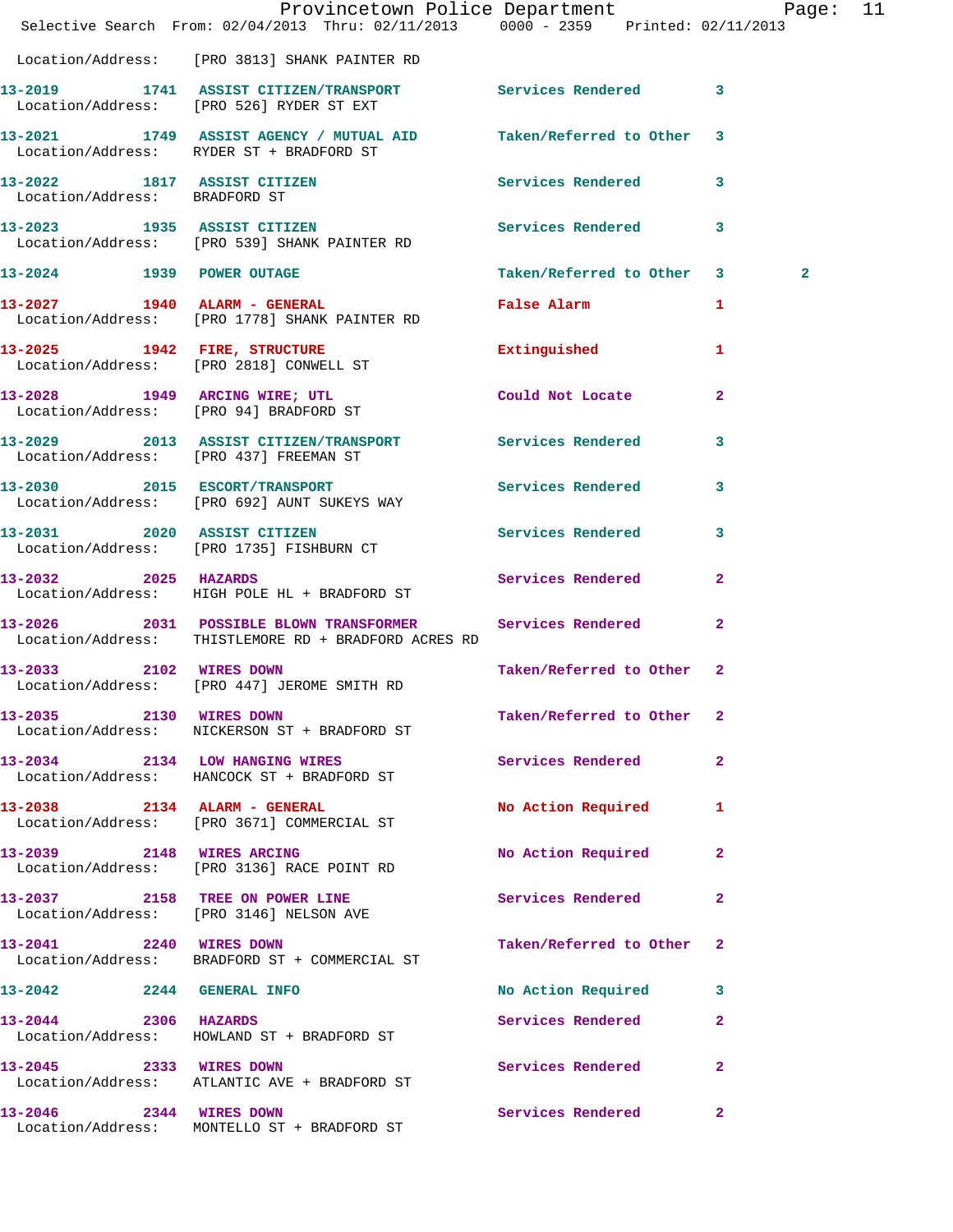Selective Search From: 02/04/2013 Thru: 02/11/2013 0000 - 2359 Printed: 02/11/2013

**13-2047 2356 MV WINDOWS OPEN Services Rendered 2**  Location/Address: [PRO 754] BRADFORD ST **For Date: 02/09/2013 - Saturday 13-2048 0000 LOBBY TRAFFIC Services Rendered 2 16**  Location/Address: [PRO 542] SHANK PAINTER RD **13-2049 0016 ASSIST AGENCY / MUTUAL AID Taken/Referred to Other 3**  Location/Address: [PRO 1555] COMMERCIAL ST **13-2050 0024 WIRES DOWN Services Rendered 2**  Location/Address: COOK ST **13-2051 0039 ASSIST CITIZEN Services Rendered 3**  Location/Address: [PRO 677] ALLERTON ST **13-2052 0132 WIRES DOWN Services Rendered 2**  Location/Address: COOK ST + BRADFORD ST **13-2054 0335 ASSIST CITIZEN Services Rendered 3**  Location/Address: [PRO 2144] CONWELL ST **13-2055 0341 ASSIST AGENCY / MUTUAL AID Services Rendered 3**  Location/Address: [PRO 606] CONWELL ST **13-2056 0428 B & E BURGLARY Services Rendered 2**  Location/Address: [PRO 228] COMMERCIAL ST **13-2057 0452 SUSPICIOUS ACTIVITY Services Rendered 2**  Location/Address: [PRO 249] COMMERCIAL ST **13-2058 0453 WIRES DOWN Services Rendered 2**  Location/Address: STANDISH ST **13-2059 0501 WIRES DOWN Services Rendered 2**  Location/Address: ATLANTIC AVE + BRADFORD ST **13-2060 0538 WIRES DOWN Services Rendered 2**  Location/Address: WINSLOW ST + JEROME SMITH RD **13-2061 0654 GENERAL INFO Services Rendered 3 13-2062 0719 GENERAL INFO Services Rendered 3 13-2063 0722 MEDICAL EMERGENCY Services Rendered 1**  Location/Address: COMMERCIAL ST **13-2064 0737 GENERAL INFO Services Rendered 3 13-2065 0742 MV DISABLED Services Rendered 2**  Location/Address: CONANT ST **13-2066 0745 ASSIST CITIZEN No Action Required 3**  Location/Address: [PRO 350] COMMERCIAL ST **13-2067 0803 BUILDING/PROPERTY CHECK Services Rendered 3**  Location/Address: [PRO 42] BRADFORD ST **13-2068 0810 ASSIST CITIZEN No Action Required 3**  Location/Address: [PRO 1215] COMMERCIAL ST

**13-2069 0909 ASSIST CITIZEN Services Rendered 3**  Location/Address: SNOWS LN **13-2070 0919 ASSIST CITIZEN SPOKEN TO 3**  Location/Address: [PRO 710] BRADFORD ST **13-2071 0928 ASSIST CITIZEN Services Rendered 3**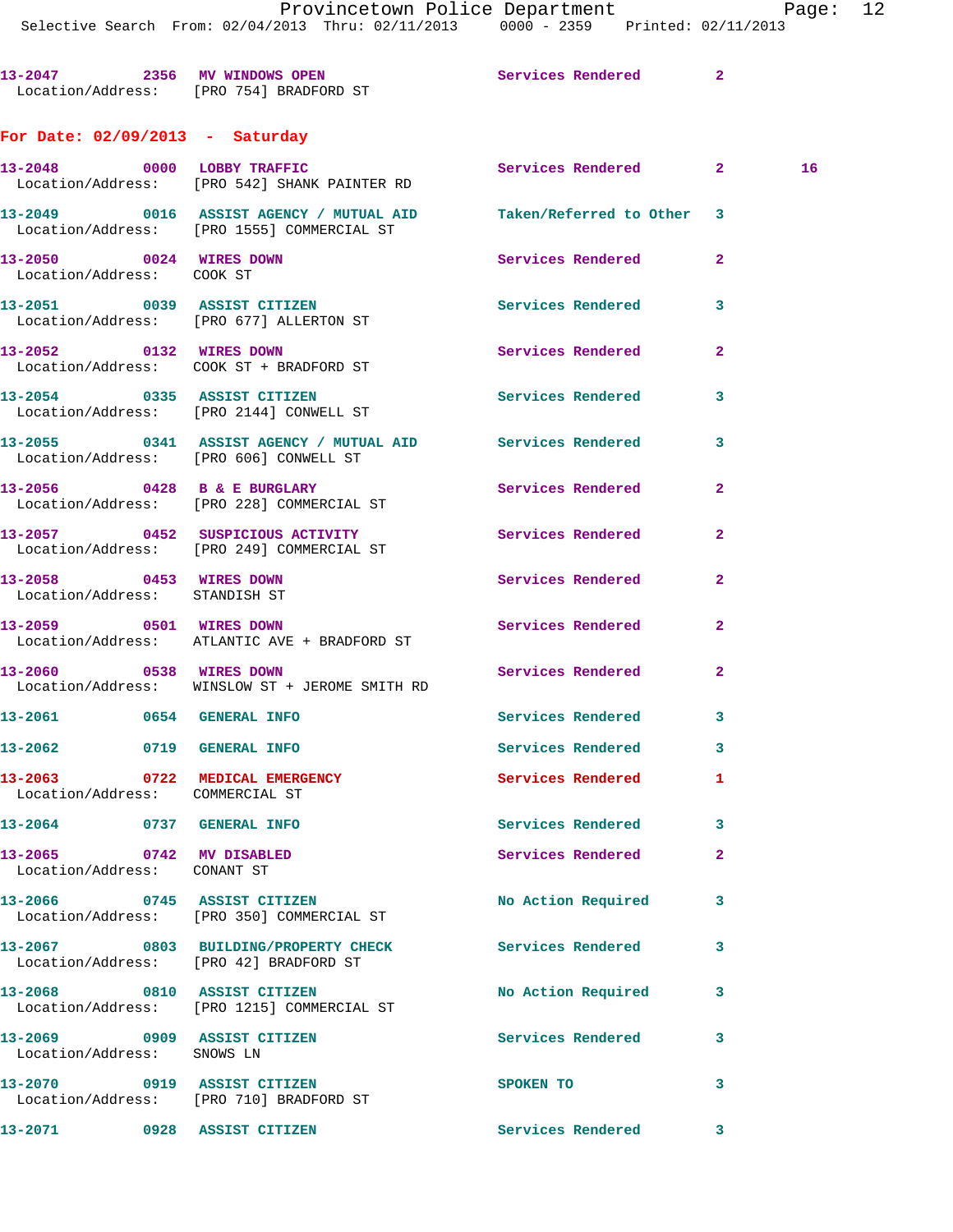|                                                               | Provincetown Police Department Page: 13<br>Selective Search From: 02/04/2013 Thru: 02/11/2013 0000 - 2359 Printed: 02/11/2013 |                          |                            |  |
|---------------------------------------------------------------|-------------------------------------------------------------------------------------------------------------------------------|--------------------------|----------------------------|--|
|                                                               | Location/Address: [PRO 885] CONWAY ST                                                                                         |                          |                            |  |
|                                                               | 13-2072 0944 ASSIST CITIZEN<br>Location/Address: [PRO 3632] COMMERCIAL ST                                                     | <b>SPOKEN TO</b>         | $\overline{\phantom{a}}$ 3 |  |
|                                                               | 13-2073 0946 ASSIST CITIZEN<br>Location/Address: [PRO 662] COMMERCIAL ST                                                      | SPOKEN TO                | 3                          |  |
|                                                               | 13-2074 0948 ASSIST CITIZEN<br>Location/Address: [PRO 60] BRADFORD ST                                                         | Services Rendered 3      |                            |  |
|                                                               | 13-2075 1001 ASSIST CITIZEN<br>Location/Address: [PRO 1404] NELSON AVE                                                        | Services Rendered 3      |                            |  |
| 13-2076 1004 WIRES DOWN                                       | Location/Address: [PRO 16] BRADFORD ST                                                                                        | Services Rendered 2      |                            |  |
|                                                               | 13-2077 1008 ASSIST CITIZEN<br>Location/Address: [PRO 1583] MONTELLO ST                                                       | Services Rendered 3      |                            |  |
| 13-2078 1020 MV DISABLED<br>Location/Address: WINSLOW ST      |                                                                                                                               | Services Rendered        | $\overline{2}$             |  |
| Location/Address: SHANKPAINTER RD                             | 13-2079 1033 ASSIST AGENCY / MUTUAL AID Services Rendered 3                                                                   |                          |                            |  |
|                                                               | 13-2080 1038 REASSURANCE CHECK<br>Location/Address: [PRO 878] CONANT ST                                                       | Services Rendered 3      |                            |  |
|                                                               | 13-2081 1040 ASSIST CITIZEN<br>Location/Address: [PRO 327] COMMERCIAL ST                                                      | Services Rendered 3      |                            |  |
| Location/Address: OFF CONWELL ST                              | 13-2083 1050 ASSIST CITIZEN                                                                                                   | Services Rendered        | 3                          |  |
|                                                               | 13-2084 1056 REASSURANCE CHECK<br>Location/Address: [PRO 1509] BRADFORD ST                                                    | Services Rendered 3      |                            |  |
|                                                               | 13-2086 1102 REASSURANCE CHECK<br>Location/Address: [PRO 1150] WILLOW DR                                                      | <b>Services Rendered</b> | $\overline{\mathbf{3}}$    |  |
| 1117 TREE DOWN<br>13-2087<br>Location/Address: THISTLEMORE RD |                                                                                                                               | Services Rendered 2      |                            |  |
|                                                               | 13-2088 1121 WARMING STATION TRANSPORTS Services Rendered<br>Location/Address: [PRO 105] COMMERCIAL ST                        |                          | 3                          |  |
|                                                               | 13-2089 1129 WIRES DOWN<br>Location/Address: [PRO 1742] CONWELL ST                                                            | Services Rendered        | $\mathbf{2}$               |  |
|                                                               | 13-2090 1150 STORM DAMAGE<br>Location/Address: [PRO 542] SHANK PAINTER RD                                                     | Services Rendered        | $\mathbf{2}$               |  |
|                                                               | 13-2091 1203 MEDICAL EMERGENCY/ASSIST<br>Location/Address: [PRO 442] HARRY KEMP WAY                                           | <b>Services Rendered</b> | 1                          |  |
| 13-2092 1205 GENERAL INFO                                     |                                                                                                                               | Services Rendered 3      |                            |  |
|                                                               | 13-2093 1216 REASSURANCE CHECK<br>Location/Address: [PRO 3049] PLEASANT ST                                                    | Services Rendered        | 3                          |  |
| 13-2094 1233 WIRES DOWN<br>Location/Address: POINT ST         |                                                                                                                               | Services Rendered        | $\mathbf{2}$               |  |
|                                                               | 13-2095 1240 MEDICAL EMERGENCY<br>Location/Address: [PRO 706] BAYBERRY AVE                                                    | Services Rendered        | 1                          |  |
|                                                               | 13-2096 1307 REASSURANCE CHECK<br>Location/Address: [PRO 1237] MILLER HILL RD                                                 | <b>Services Rendered</b> | $\mathbf{3}$               |  |
|                                                               | 13-2097 1342 REASSURANCE CHECK                                                                                                | Services Rendered 3      |                            |  |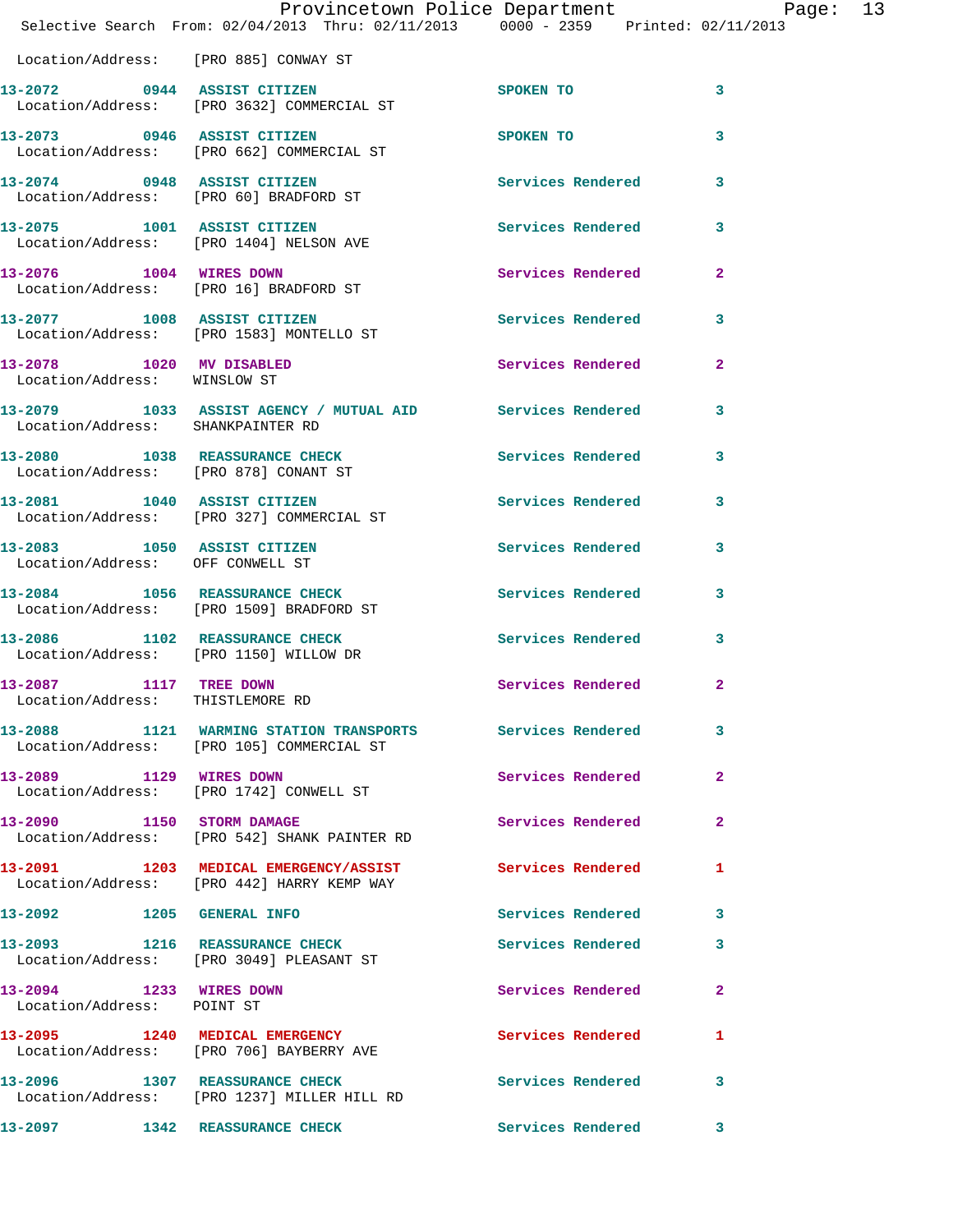|                                                               | Provincetown Police Department Page: 14<br>Selective Search From: 02/04/2013 Thru: 02/11/2013 0000 - 2359 Printed: 02/11/2013 |                                                                                                                                                                                                                               |              |  |
|---------------------------------------------------------------|-------------------------------------------------------------------------------------------------------------------------------|-------------------------------------------------------------------------------------------------------------------------------------------------------------------------------------------------------------------------------|--------------|--|
|                                                               | Location/Address: [PRO 42] BRADFORD ST                                                                                        |                                                                                                                                                                                                                               |              |  |
| Location/Address: PEARL ST                                    | 13-2098 1345 REASSURANCE CHECK Services Rendered 3                                                                            |                                                                                                                                                                                                                               |              |  |
|                                                               | 13-2099 1358 BUILDING/PROPERTY CHECK Could Not Locate 3<br>Location/Address: [PRO 2926] COMMERCIAL ST                         |                                                                                                                                                                                                                               |              |  |
|                                                               | 13-2100 1410 ASSIST CITIZEN<br>Location/Address: [PRO 1615] BANGS ST                                                          | Services Rendered 3                                                                                                                                                                                                           |              |  |
|                                                               | 13-2101 1502 FILL OXYGEN TANK 1997 Services Rendered 3<br>Location/Address: [PRO 1636] BROWNE ST                              |                                                                                                                                                                                                                               |              |  |
|                                                               | 13-2102 1506 STORM DAMAGE<br>Location/Address: [PRO 542] SHANK PAINTER RD                                                     | Services Rendered 2                                                                                                                                                                                                           |              |  |
|                                                               | 13-2103 1512 ALARM - FIRE<br>Location/Address: [PRO 442] HARRY KEMP WAY                                                       | False Alarm <b>Exercise Service Service</b>                                                                                                                                                                                   | $\mathbf{1}$ |  |
|                                                               | 13-2105 1557 MEDICAL EMERGENCY 1 Transported to Hospital 1<br>Location/Address: [PRO 814] COMMERCIAL ST                       |                                                                                                                                                                                                                               |              |  |
|                                                               | 13-2106 1639 REASSURANCE CHECK<br>Location/Address: [PRO 617] BRADFORD ST                                                     | SPOKEN TO THE STATE OF THE STATE OF THE STATE OF THE STATE OF THE STATE OF THE STATE OF THE STATE OF THE STATE OF THE STATE OF THE STATE OF THE STATE OF THE STATE OF THE STATE OF THE STATE OF THE STATE OF THE STATE OF THE | $\mathbf{3}$ |  |
| Location/Address: COMMERCIAL ST                               | 13-2107 1644 ASSIST CITIZEN                                                                                                   | Services Rendered 3                                                                                                                                                                                                           |              |  |
| Refer To Arrest: 13-11-AR                                     | 13-2108 1653 B & E BURGLARY<br>Location/Address: [PRO 1478] GOSNOLD ST                                                        | Arrest(s) Made                                                                                                                                                                                                                | $\mathbf{2}$ |  |
|                                                               | 13-2109 1659 REASSURANCE CHECK<br>Location/Address: [PRO 1143] WEST VINE ST                                                   | SPOKEN TO                                                                                                                                                                                                                     | 3            |  |
|                                                               | 13-2110 1715 MV STOP<br>Location/Address: [PRO 3296] SHANK PAINTER RD                                                         | VERBAL WARNING 3                                                                                                                                                                                                              |              |  |
| 13-2111 1719 MV DISABLED<br>Location/Address: BRADFORD ST     |                                                                                                                               | Services Rendered 2                                                                                                                                                                                                           |              |  |
| 13-2112                                                       | 1725 ASSIST CITIZEN<br>Location/Address: [PRO 2375] CONANT ST                                                                 | Services Rendered                                                                                                                                                                                                             | 3            |  |
| 13-2113 1731 COMM/BURG                                        | Location/Address: [PRO 207] COMMERCIAL ST                                                                                     | False Alarm and the state of the state of the state of the state of the state of the state of the state of the                                                                                                                | $\mathbf{1}$ |  |
|                                                               | 13-2114 1742 ASSIST CITIZEN-TRANSPORT Services Rendered 3<br>Location/Address: [PRO 999] MONTELLO ST                          |                                                                                                                                                                                                                               |              |  |
|                                                               | 13-2115 1754 GENERAL INFO                                                                                                     | No Action Required 3                                                                                                                                                                                                          |              |  |
|                                                               | 13-2116 1816 ANIMAL CALL<br>Location/Address: ALLERTON ST + BRADFORD ST                                                       | No Action Required                                                                                                                                                                                                            | $\mathbf{2}$ |  |
| 13-2117 1827 WIRES DOWN                                       | Location/Address: MOZART AVE + PRINCE ST                                                                                      | Services Rendered 2                                                                                                                                                                                                           |              |  |
|                                                               | 13-2118 1842 FIRE, STRUCTURE<br>Location/Address: RACE POINT RD + NELSON AVE                                                  | Services Rendered                                                                                                                                                                                                             | 1            |  |
| 13-2119 1848 ALARM - GENERAL<br>Location/Address: BRADFORD ST |                                                                                                                               | False Alarm                                                                                                                                                                                                                   | $\mathbf{1}$ |  |
|                                                               | 13-2120 1848 FIRE, STRUCTURE<br>Location/Address: [PRO 2977] COMMERCIAL ST                                                    | Extinguished                                                                                                                                                                                                                  | $\mathbf{1}$ |  |
| 13-2122 1857 MV DISABLED                                      | Location/Address: [PRO 2840] PRINCE ST                                                                                        | No Action Required 2                                                                                                                                                                                                          |              |  |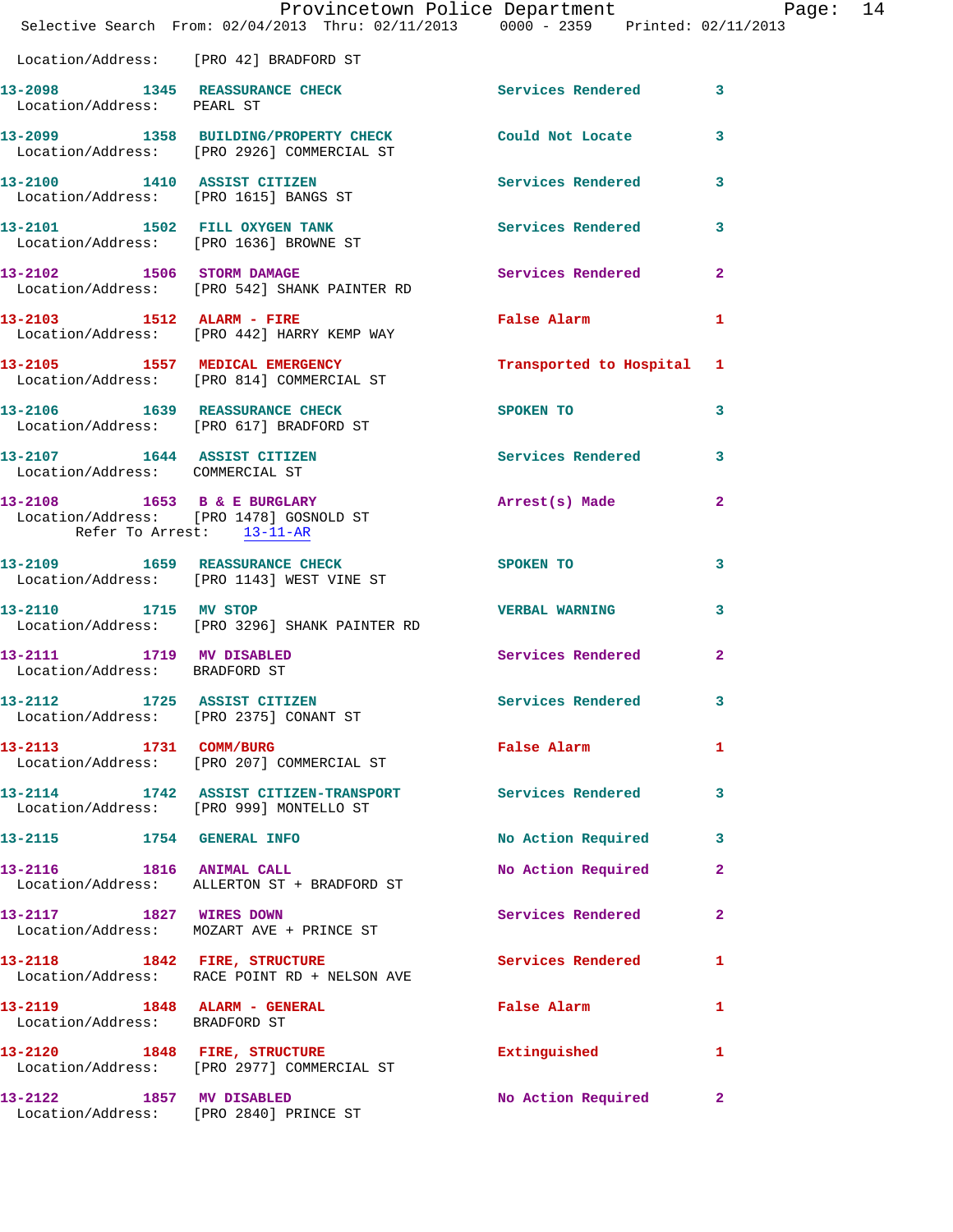|                                    | Provincetown Police Department Page: 15                                                                   |                            |  |
|------------------------------------|-----------------------------------------------------------------------------------------------------------|----------------------------|--|
|                                    | Selective Search From: $02/04/2013$ Thru: $02/11/2013$ 0000 - 2359 Printed: 02/11/2013                    |                            |  |
|                                    | 13-2125 1918 POWER ON/OFF LOCATIONS Services Rendered 2<br>Location/Address: [PRO 542] SHANK PAINTER RD   |                            |  |
|                                    | 13-2126 1919 ALARM - GENERAL BLDG/PROP Checked/Secure 1<br>Location/Address: [PRO 444] HIGH POLE HILL     |                            |  |
| Location/Address: BRADFORD ST      | 13-2121 1921 ALARM - GENERAL 1 False Alarm 1                                                              |                            |  |
|                                    | 13-2123 1930 TRANSFORMER COMPLAINTS Services Rendered 2<br>Location/Address: [PRO 542] SHANK PAINTER RD   |                            |  |
| Location/Address: STANDISH WAY     | 13-2127 1931 ASSIST AGENCY /NOTIFY DPW Taken/Referred to Other 3                                          |                            |  |
|                                    | 13-2124 1932 ALARM - GENERAL<br>Location/Address: [PRO 2501] BRADFORD ST                                  | BLD/PROP CHECKED UNSECUR 1 |  |
|                                    | 13-2128 1939 SUSPICIOUS ACTIVITY 1999 Services Rendered 2<br>Location/Address: [PRO 3657] CONANT ST       |                            |  |
|                                    | 13-2129 1959 WIRES DOWN Services Rendered 2<br>Location/Address: [PRO 783] CAPTAIN BERTIE RD              |                            |  |
|                                    | 13-2130 2045 ALARM - GENERAL<br>Location/Address: [PRO 300] COMMERCIAL ST                                 | Services Rendered 1        |  |
|                                    | 13-2132 2133 SUSPICIOUS ACTIVITY BLD/PROP CHECKED UNSECUR 2<br>Location/Address: [PRO 2162] COMMERCIAL ST |                            |  |
| Location: TOWN                     | 13-2133 2200 POWER OUTAGES                                                                                | Taken/Referred to Other 2  |  |
|                                    | 13-2135 2222 PARK, WALK & TALK 2 No Action Required 2<br>Location/Address: [PRO 105] COMMERCIAL ST        |                            |  |
| Location/Address: OLD ANN PAGE WAY | 13-2136  2231 ALARM - GENERAL/MEDICAL  PATIENT REFUSAL  1                                                 |                            |  |
|                                    | 13-2137 2349 ALARM - FIRE<br>Location/Address: [PRO 3030] TIN PAN ALLEY RD                                | False Alarm 1              |  |
| For Date: $02/10/2013$ - Sunday    |                                                                                                           |                            |  |

|                                                                | 13-2138 0013 ALARM - GENERAL<br>Location/Address: [PRO 242] COMMERCIAL ST  | <b>Example 2</b> False Alarm |                         |    |
|----------------------------------------------------------------|----------------------------------------------------------------------------|------------------------------|-------------------------|----|
|                                                                | Location/Address: [PRO 542] SHANK PAINTER RD                               | Services Rendered 2          |                         | 17 |
| Location/Address: [PRO 16] BRADFORD ST                         | 13-2140  0409 BUILDING/PROPERTY CHECK BLDG/PROP Checked/Secure 3           |                              |                         |    |
| Location/Address: [PRO 2] ALDEN ST                             | 13-2141 0605 BUILDING/PROPERTY CHECK BLDG/PROP Checked/Secure 3            |                              |                         |    |
| 13-2142 0611 ASSIST CITIZEN<br>Location/Address: COMMERCIAL ST |                                                                            | <b>Services Rendered</b>     | 3                       |    |
| 13-2143 0751 ASSIST CITIZEN                                    | Location/Address: HARRY KEMP WAY + CONWELL ST                              | <b>Services Rendered</b>     | 3                       |    |
|                                                                | 13-2144 0755 MEDICAL EMERGENCY<br>Location/Address: [PRO 1895] BRADFORD ST | <b>PATIENT REFUSAL</b>       | 1                       |    |
|                                                                | 13-2145 0803 ASSIST CITIZEN<br>Location/Address: [PRO 1157] WINSLOW ST     | <b>Services Rendered</b>     | $\overline{\mathbf{3}}$ |    |
|                                                                | Location/Address: THISTLEMORE RD + BRADFORD ST                             |                              | $\overline{2}$          |    |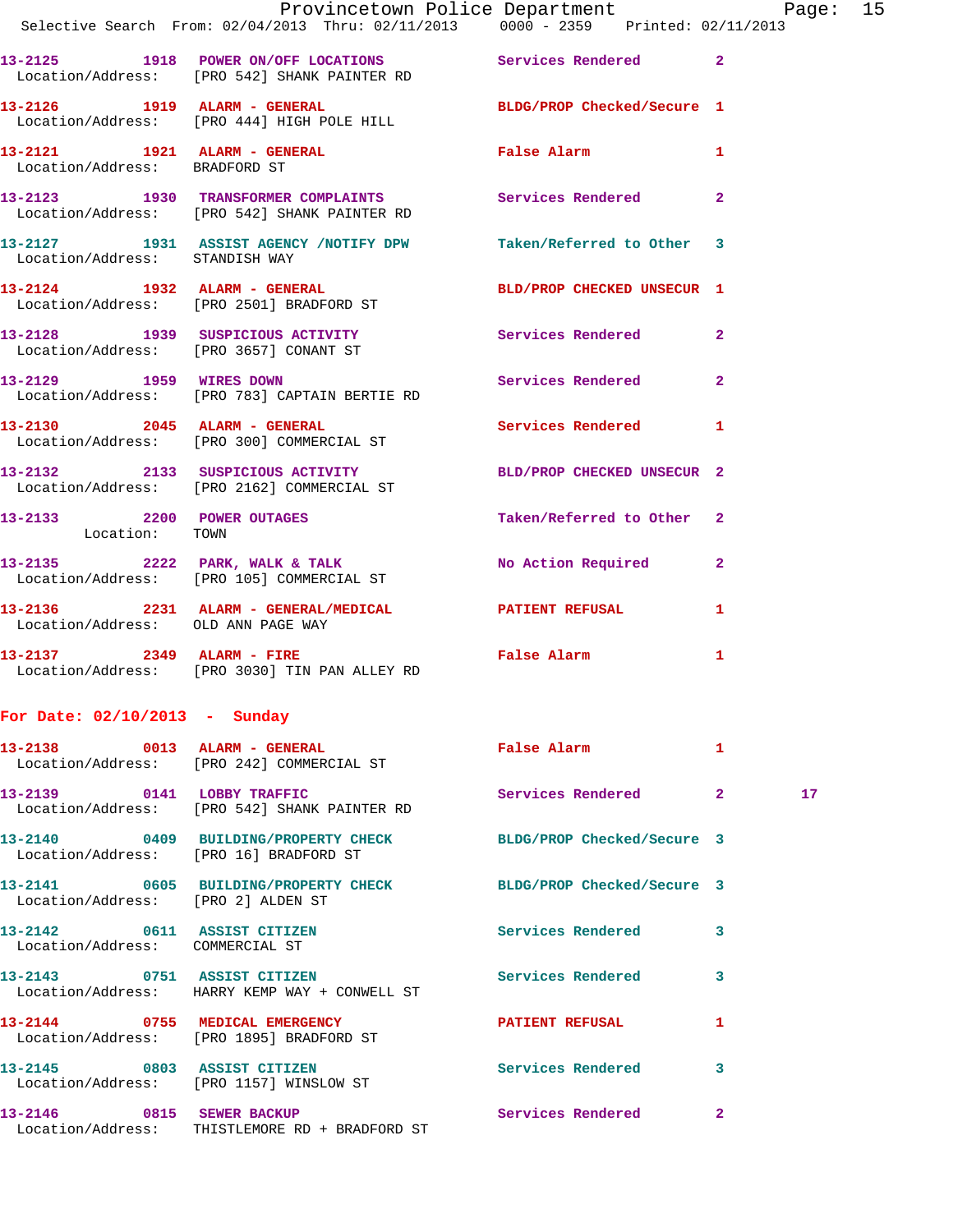|                                                                         | 13-2147 0835 H/M ON/OFF DUTY<br>Location/Address: [PRO 2543] MACMILLAN WHARF                             | No Action Required 2      |                         |
|-------------------------------------------------------------------------|----------------------------------------------------------------------------------------------------------|---------------------------|-------------------------|
| 13-2148 0844 MEDICAL EMERGENCY<br>Location/Address: [PRO 2639] COURT ST |                                                                                                          | Transported to Hospital 1 |                         |
|                                                                         | 13-2150 0856 ASSIST CITIZEN<br>Location/Address: [PRO 1437] TREMONT ST                                   | Services Rendered         | 3                       |
| 13-2151 0918 REASSURANCE CHECK                                          | Location/Address: [PRO 2117] WINTHROP PL                                                                 | <b>Services Rendered</b>  | 3                       |
| 13-2152 0926 COMPLAINT                                                  | Location/Address: [PRO 526] RYDER ST EXT                                                                 | <b>Services Rendered</b>  | 3                       |
| 13-2154 0933 ALARM - GENERAL<br>Location/Address: BRADFORD ST           |                                                                                                          | <b>False Alarm</b>        | 1                       |
| Location/Address: HARRY KEMP WAY                                        | 13-2155 1011 MV OBSERVANCE / ASSIGNMENT No Action Required                                               |                           | 3                       |
|                                                                         | Location/Address: [PRO 253] COMMERCIAL ST                                                                | False Alarm               | 1                       |
|                                                                         | 13-2157 1023 CARBON MONOXIDE ALARM<br>Location/Address: [PRO 2008] GARFIELD ST                           | Services Rendered         | 1                       |
|                                                                         | 13-2159 1055 PARK, WALK & TALK<br>Location/Address: [PRO 2543] MACMILLAN                                 | No Action Required        | $\overline{2}$          |
|                                                                         | 13-2160 1114 PARKING COMPLAINT / GENERAL GONE ON ARRIVAL<br>Location/Address: HOWLAND ST + COMMERCIAL ST |                           | 3                       |
|                                                                         | 13-2161 1123 ALARM - GENERAL<br>Location/Address: [PRO 447] JEROME SMITH RD                              | False Alarm               | 1                       |
| 13-2162 1128 ALARM - GENERAL                                            | Location/Address: [PRO 300] COMMERCIAL ST                                                                | False Alarm               | 1                       |
|                                                                         | 13-2163 1144 MEDICAL EMERGENCY<br>Location/Address: [PRO 965] KIMBERLY LN                                | <b>Services Rendered</b>  | $\mathbf{1}$            |
| 13-2164 1158 SMOKE IN BUILDING                                          | Location/Address: [PRO 1017] NELSON AVE                                                                  | <b>Services Rendered</b>  | $\mathbf{1}$            |
| 13-2165 1206 ALARM - GENERAL                                            | Location/Address: [PRO 440] HARRY KEMP WAY                                                               | False Alarm               | $\mathbf{1}$            |
| 13-2166 1233 911 WATER IN HOUSE                                         | Location/Address: [PRO 2110] TREMONT ST                                                                  | Services Rendered         | $\mathbf{1}$            |
| 13-2167 1246 ALARM - GENERAL<br>Location/Address: COMMERCIAL ST         |                                                                                                          | False Alarm               | 1                       |
| 13-2168 1309 MV HIT & RUN                                               | Location/Address: CONWELL ST + HARRY KEMP WAY                                                            | Services Rendered         | $\mathbf{2}$            |
| 13-2170 1333 BURST PIPES<br>Location/Address: [PRO 484] MASONIC PL      |                                                                                                          | <b>Services Rendered</b>  | 3                       |
| 13-2171 1416 MEDICAL EMERGENCY<br>Location/Address: HARRY KEMP WAY      |                                                                                                          | Services Rendered         | $\mathbf{1}$            |
| 13-2172 1434 FOUND KEYS                                                 | Location/Address: [PRO 542] SHANK PAINTER RD                                                             | Services Rendered         | 3                       |
|                                                                         | 13-2173 1500 FOUND KEYS/OWNER CLAIMED<br>Location/Address: [PRO 542] SHANK PAINTER RD                    | <b>Services Rendered</b>  | $\overline{\mathbf{3}}$ |
| 13-2174 1532 INTERNET DOWN                                              |                                                                                                          | Services Rendered         | $\mathbf{3}$            |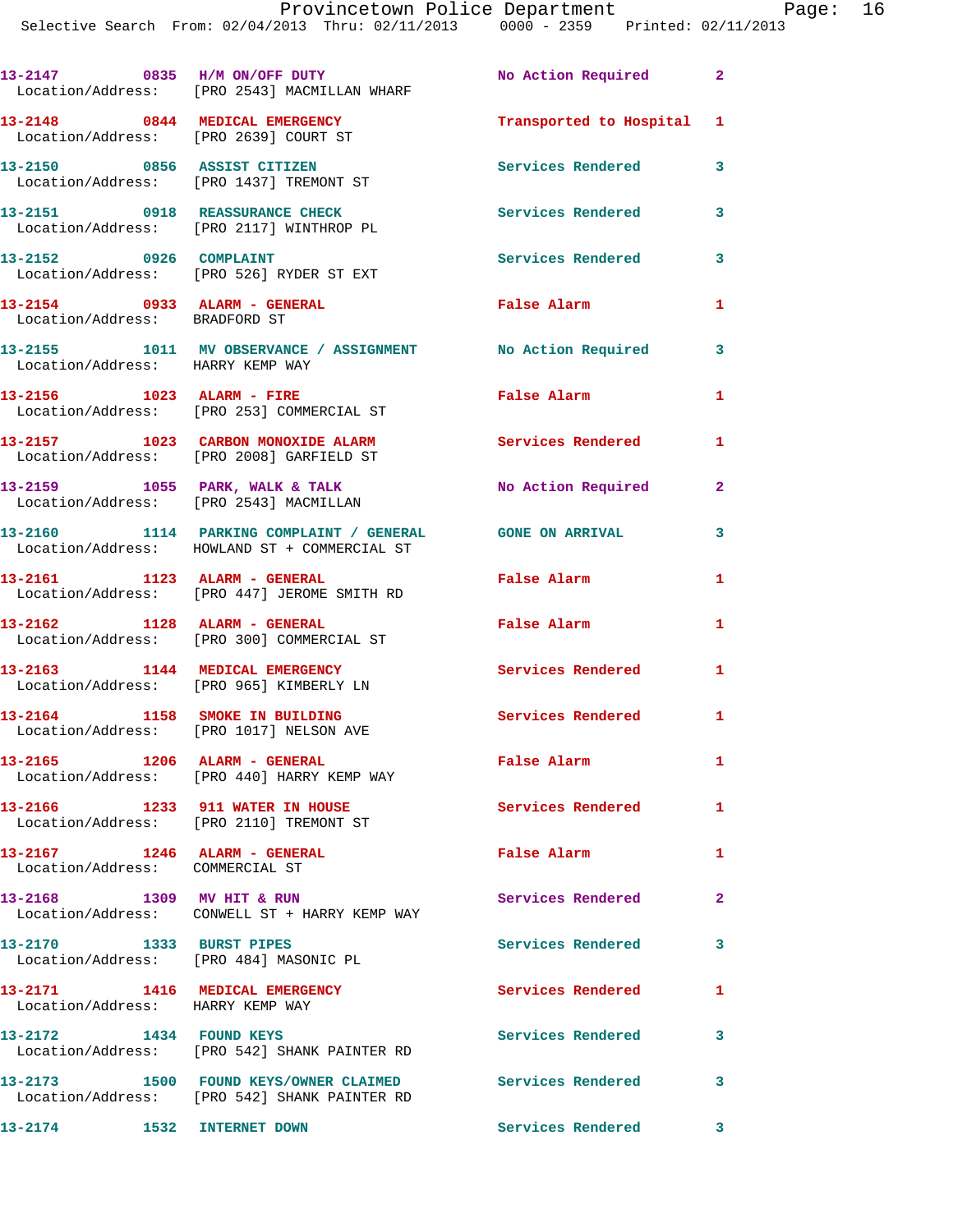|                                 | Provincetown Police Department Page: 17<br>Selective Search From: $02/04/2013$ Thru: $02/11/2013$ $0000 - 2359$ Printed: $02/11/2013$ |                           |                |   |  |
|---------------------------------|---------------------------------------------------------------------------------------------------------------------------------------|---------------------------|----------------|---|--|
|                                 | Location/Address: [PRO 542] SHANK PAINTER RD                                                                                          |                           |                |   |  |
|                                 | 13-2177 1600 LOST KEYS/FOUND<br>Location/Address: [PRO 937] FRANKLIN ST                                                               | Services Rendered 3       |                |   |  |
|                                 | 13-2175 1627 BUILDING/PROPERTY CHECK BLDG/PROP Checked/Secure 3<br>Location/Address: [PRO 175] COMMERCIAL ST                          |                           |                |   |  |
|                                 | 13-2176 1657 ALARM - FIRE<br>Location/Address: [PRO 1843] BRADFORD ST EXT                                                             | No Action Required 1      |                |   |  |
|                                 | 13-2178 1712 FOUND LICENSE PLATE 1 Services Rendered 3<br>Location/Address: [PRO 542] SHANK PAINTER RD                                |                           |                |   |  |
| 13-2179 1735 ASSIST CITIZEN     | Location/Address: [PRO 542] SHANK PAINTER RD                                                                                          | Services Rendered 3       |                |   |  |
|                                 | 13-2180 1738 WIRES DOWN<br>Location/Address: [PRO 1463] COMMERCIAL ST                                                                 | Services Rendered 2       |                |   |  |
|                                 | 13-2181 1811 911 GENERAL<br>Location/Address: [PRO 2575] CONWELL ST                                                                   | <b>Services Rendered</b>  | $\mathbf{1}$   |   |  |
|                                 | 13-2182 1826 WIRES DOWN<br>Location/Address: [PRO 1463] COMMERCIAL ST                                                                 | Services Rendered         | $\mathbf{2}$   |   |  |
|                                 | 13-2186 1830 MISSING PERSON/LOCATED Services Rendered<br>Location/Address: [PRO 523] COMMERCIAL ST                                    |                           | 1              |   |  |
| 13-2183 1857 SERVICE CALL       | Location/Address: THISTLEMORE RD                                                                                                      | Services Rendered 3       |                |   |  |
|                                 | 13-2184 1905 911 GENERAL<br>Location/Address: [PRO 442] HARRY KEMP WAY                                                                | <b>Services Rendered</b>  | $\mathbf{1}$   |   |  |
|                                 | 13-2185 1934 WATER LEAK<br>Location/Address: [PRO 1572] FRANKLIN ST                                                                   | Services Rendered 3       |                |   |  |
|                                 | 13-2187 2015 BARKING DOG<br>Location/Address: [PRO 1301] BREWSTER ST                                                                  | Services Rendered         | $\overline{2}$ |   |  |
| 13-2188                         | 2145 ASSIST CITIZEN<br>Location/Address: [PRO 542] SHANK PAINTER RD                                                                   | Services Rendered 3       |                |   |  |
|                                 | 13-2189 2320 ASSIST CITIZEN<br>Location/Address: [PRO 542] SHANK PAINTER RD                                                           | Services Rendered 3       |                |   |  |
| For Date: $02/11/2013$ - Monday |                                                                                                                                       |                           |                |   |  |
|                                 | 13-2190 0032 LANDLORD/TENANT<br>Location/Address: [PRO 87] CENTER ST                                                                  | Services Rendered 2       |                |   |  |
|                                 | 13-2191 0052 MEDICAL EMERGENCY<br>Location/Address: [PRO 442] HARRY KEMP WAY                                                          | Transported to Hospital 1 |                |   |  |
| 13-2193 0250 FOUND DOG          | Location/Address: [ORL] ORLEANS PD                                                                                                    | Services Rendered         | $\mathbf{2}$   |   |  |
|                                 | 13-2194 0447 LOBBY TRAFFIC<br>Location/Address: [PRO 542] SHANK PAINTER RD                                                            | Services Rendered 2       |                | 8 |  |
|                                 | 13-2195 0616 ASSIST CITIZEN<br>Location/Address: [PRO 85] COMMERCIAL ST                                                               | Services Rendered 3       |                |   |  |
|                                 | 13-2196 0631 PARKING COMPLAINT / GENERAL Could Not Locate 3<br>Location/Address: [PRO 817] COMMERCIAL ST                              |                           |                |   |  |
|                                 | 13-2197 0739 FOUND DOG<br>Location/Address: [PRO 542] SHANK PAINTER RD                                                                | Services Rendered         | $\mathbf{2}$   |   |  |